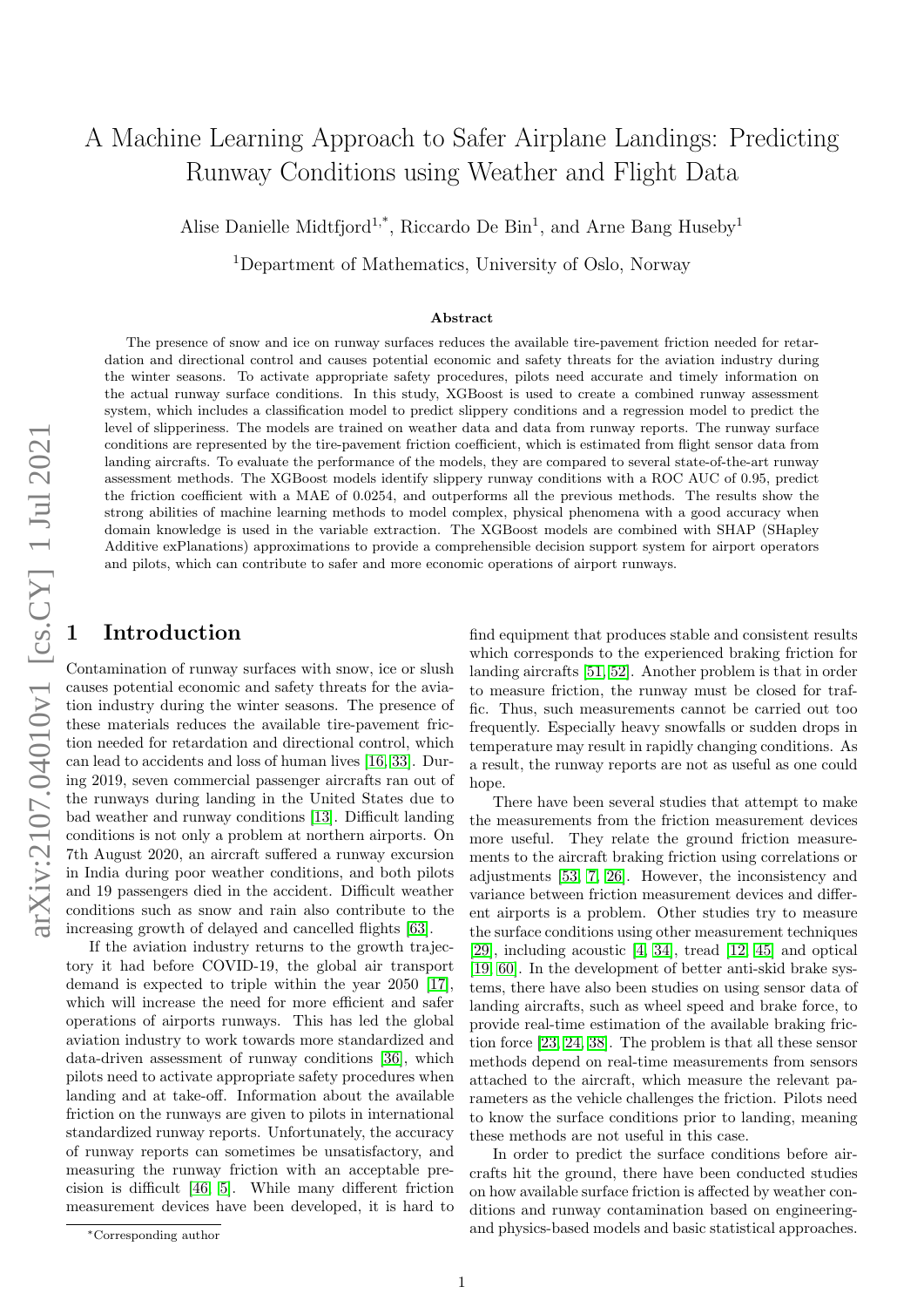<span id="page-1-0"></span>Table 1: Description of braking action together with intervals for converting friction coefficients to this format.

| Braking Action Description |             | $\mu_B$          |
|----------------------------|-------------|------------------|
| $\left( \right)$           | NIL.        | [0.000, 0.050]   |
| 1                          | Poor        | (0.050, 0.075]   |
| 2                          | Poor-medium | (0.075, 0.100]   |
| 3                          | Medium      | (0.100, 0.150]   |
| 4                          | Medium-good | (0.150, 0.200]   |
| 5                          | Good        | $(0.200, \cdot]$ |

Klein-Paste et al. [\[32\]](#page-14-13) proposed a runway model for the surface conditions which interprets descriptive data from the international standardized runway reports called Snowtam reports. The model evaluates a sum of seven effects that contain information about the runway contamination as well as measurement of runway temperature and humidity,  $P = \sum_{i=1}^{7} x_i$ . The first effect  $x_1$  sets the main assessment of the runway conditions in the interval [1, 5] by evaluating the form of contamination on the runway. Then, the assessment is either upgraded or downgraded by considering the next six factors, which have values in the range of  $[-2, 2]$ . This includes the effect of spatial coverage  $x_2$ , the depth of contamination  $x_3$ , runway temperature  $x_4$ , humidity  $x_5$ , and the use of chemicals  $x_6$  and sanding  $x_7$ . The output of the model is a prediction  $P$ of the runway braking action, which is the international format for specifying runway conditions and is described in Table [1.](#page-1-0) When  $P$  exceeds 5 it is set to 5, and when it is lower than 1 it is set to 1.

Juga et al. 2013 [\[27\]](#page-14-14) predicted surface friction on traffic roads using linear regression models with weather data, which can be partially related to the surface friction on airport runways. The models use the road surface temperature and thickness of contamination as input and predict the friction coefficients,

$$
CF_{si} = a_1 f(X_S) + b_1 f(X_I) + c_1 f(T_r) + d_1
$$
  
CF<sub>w</sub> =  $a_2 f(X_W) + d_2$   
CF<sub>d</sub> = 0.82

where  $CF_{si}$ ,  $CF_w$  and  $CF_d$  represent the friction coefficient for snowy/icy, wet and dry runways,  $T_r$  is the runway temperature,  $X_S$ ,  $X_I$  and  $X_W$  are the thickness of snow, ice and water layers, and  $a_i$ ,  $b_i$ ,  $c_i$  and  $d_i$   $(i \in \{1,2\})$  are the regression coefficients. The model is used in the road weather model *RoadSurf* in Finland, which simulates road surface temperatures, conditions and friction coefficients to assist in traffic safety and winter road maintenance [\[28\]](#page-14-15). Another study on surface friction on traffic roads is done by Kim et al. [\[31\]](#page-14-16), where the friction coefficient on roads is predicted during rainy weather. This is done with an artificial neural network using rainfall intensity, water film thickness, and road surface temperature as input variables and the runway friction coefficient as response.

Huseby & Rabbe 2012 [\[20\]](#page-14-17) introduced a scenario-based model for assessing airport runway conditions using weather models and compare them the runway model, the scenario

data, which defines a set of scenarios known to cause slippery conditions. By monitoring the meteorological parameters runway temperature, air temperature, relative humidity, horizontal visibility, and precipitation type and intensity, the model detects slippery scenarios. As an example, the scenario SNOW is one that can happen quite often at northern airports, and the precise mathematical conditions for this scenario are:

- $pt_i \in \{\text{snow}, \text{ select}, \text{drifting snow}\}$  at least once,  $i \in$  $I_4,$
- $ta_i \in [-8\degree C, +2\degree C]$  for all  $i \in I_4$ ,
- $tr_i \leq 0$ °C for all  $i \in I_4$ ,
- $hu_i \in [85\%, 100\%]$  for all  $i \in I_4$ ,

where  $pt_i$  is the precipitation type at time i,  $ta_i$  and  $tr_i$ are the air temperature and runway temperature,  $hu_i$  is the relative humidity, and  $I_4$  is a time slot containing the last four hours from the given point of time. The scenario model was further developed in Huseby & Rabbe [\[21\]](#page-14-18), where it was shown that the scenario model could be improved by optimizing the thresholds for the scenarios according to Type 1 and Type 2 errors using weather and flight data. Both Huseby  $\&$  Rabbes [\[20\]](#page-14-17) scenario model and the runway model of Klain-Paste et al. [\[32\]](#page-14-13) are used in an integrated runway information system called IRIS, which is implemented on 16 Norwegian airports to support in safer operations of Norwegian airports.

The complexity and non-linearity of the physical relationships controlling the surface friction, and their dependency on each other through time, makes it difficult to provide precise physical models of the runway surface friction. Machine learning methods have in several occasions shown to be able to model complex physical phenomena with a good accuracy. The main objective of this paper is to study if machine learning methods can predict runway surface conditions with a higher precision than previous methods. This is done by using XGBoost to create a combined system of a classification model and a regression model trained on weather data, data from runway reports, and sensor data from landing aircrafts. As most tree ensemble methods, tree-based XGBoost with deep decision trees creates highly complex models and is regarded as a black-box algorithm. Therefore, we use SHAP to create simplified, understandable models that provides both global and local explanations of the models' predictions. All the models are combined to create a data-driven decision support system, which can aid airport operators and pilots in their decisions and contribute to safer and more economic operation of airports. To evaluate the performance of the XGBoost models, they are compared to state-of-the-art runway surface conditions assessment models, namely the runway model of Klein-Paste et al. [\[32\]](#page-14-13) and the *scenario model* of Huseby and Rabbe [\[20\]](#page-14-17). The models are also compared to runway assessment of airport runway inspectors reported in the Snowtam reports. The rest of the paper is structured as follows: In section 2 we briefly describe the data and sources used in this work, and how the response variable and explanatory variables are extracted. In section 3 we describe XGBoost and SHAP, which is the methodology used to create the models. In section 4 we evaluate the performance of the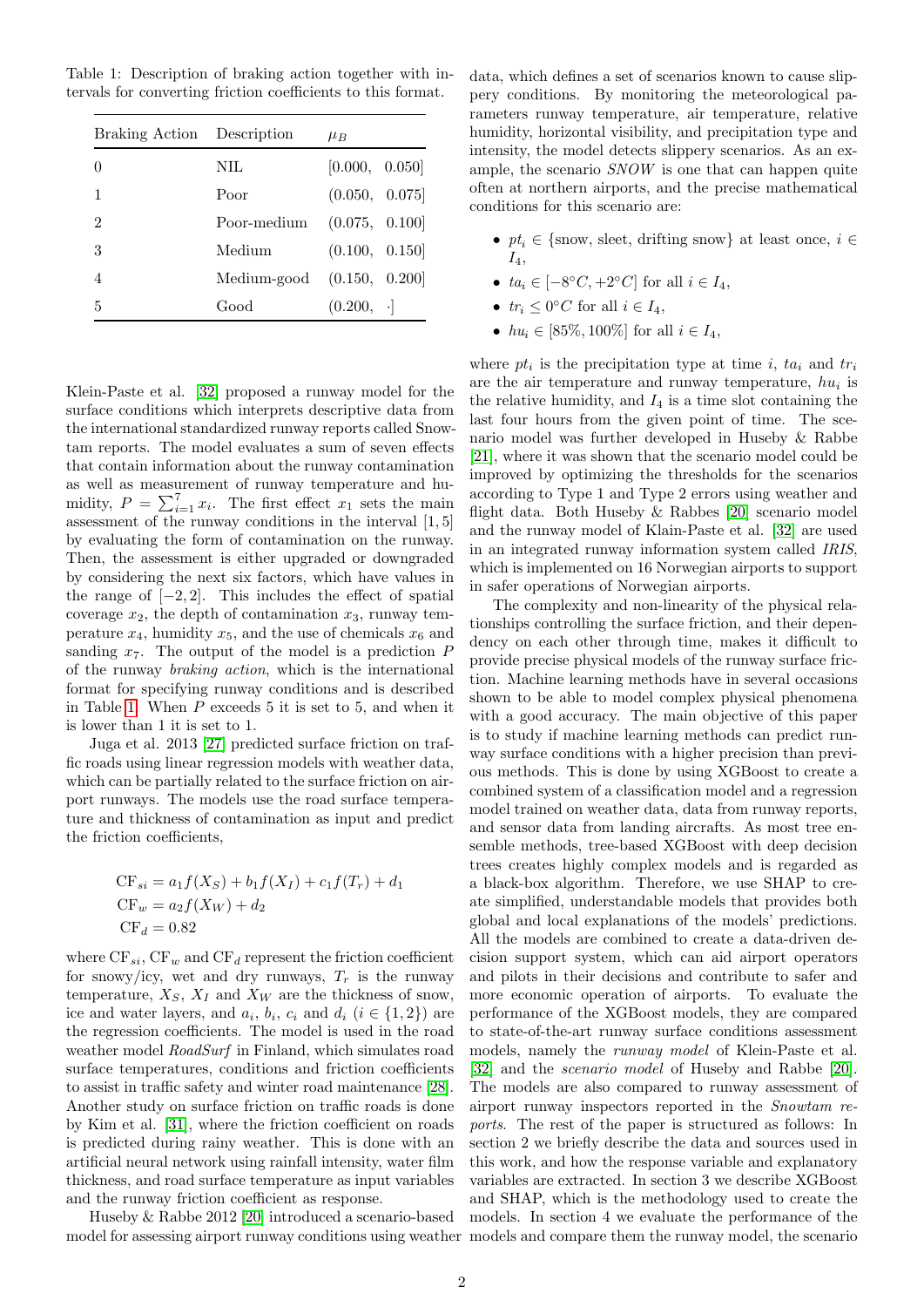model and the assessment from runway inspectors. We also describe the XGBoost models by using SHAP values to create global explanations. In section 5 we introduce the decision support system, which uses output from the XGBoost models together with local explanations of the predictions. In section 6 we sum up the work and add our conclusive remarks and future work.

## 2 Data sources and variable extraction

### 2.1 Data sources

All data used in this study are made available by Avinor, the largest airport operator in Norway. The full data set includes weather data, runway reports and flight data from 16 Norwegian Airports. There are significant differences between these airports with respect to weather conditions, maintenance procedures, runway lengths, and traffic. To avoid possible effects of these differences on the analysis, separate models should be fitted for each airport. This study focuses on data from Oslo Airport, Norway's largest airport.

The weather data comes from measurement devices at the airport, which measures meteorological variables every minute such as wind speed, temperature, humidity, and precipitation.

The runway reports, called Snowtam reports, are created by the airport operators and include descriptive information about runway contamination such as type and depth and maintenance procedures such as sanding of the use of chemicals. A new Snowtam report must be issued at least every 24 hours or when the runway conditions change significantly.

The flight data, collected over ten winter seasons from season 2009/2010 to season 2018/2019, is provided by Scandinavian Airlines Service (SAS) and Norwegian Air Shuttle AS and is gathered from the Quick Access Recorder (QAR) of Boeing 737-600/700/800 NG airplanes. The flight data for Oslo Airport consists of 200 508 landings. The flight data is used to estimate the friction coefficient and calculate whether a landing is friction limited or not, as described in Section [2.2.](#page-2-0) For each landing, the data consists of 60 seconds of measurements such as acceleration, brake pressure, flap position, and engine thrust starting from touch down.

#### <span id="page-2-0"></span>2.2 Calculating the response variable

To reflect the airport runway conditions, the aircraft braking coefficient,  $\mu_B$ , is calculated using a performance model developed by Boeing.  $\mu_B$  is defined as the ratio of the tangential force needed to maintain uniform relative motion between the aircraft's wheels and the runway surface. The calculations are based on the equation of motion of a moving vehicle

$$
m\frac{dv}{dt} = Dthrust - Daero - mg\sin(\epsilon) - Dbrakes, (1)
$$

where m is the weight of the aircraft,  $\frac{dv}{dt}$  is the acceleration,  $D_{\text{thrust}}$  is the force caused by thrust,  $D_{\text{aero}}$  is the

<span id="page-2-1"></span>Table 2: Number of landings at Oslo Airport in our dataset for the winter seasons 2009/2010 until 2018/2019.

| Total landings                         | 200 508 |
|----------------------------------------|---------|
| Friction limited                       | 7452    |
| Friction limited and $\mu_B \leq 0.15$ | 5 1 6 3 |

aerodynamic drag, g is the gravitation,  $\epsilon$  is the slope of the runway, and  $D_{\text{brakes}}$  is the force contribution from the wheels. The contribution of  $D_{\text{thrust}}$ ,  $D_{\text{aero}}$ , and  $D_{\text{brakes}}$ can be calculated using aircraft-type specific performance models, and  $\mu_B$  can then be retrieved from  $D_{\text{brakes}}$ 

$$
\mu_B = \frac{D_{\text{brakes}}}{mg\cos(\epsilon) - L},\tag{2}
$$

where L is the aerodynamic lift. At Oslo airport,  $\epsilon$  was set to zero as the contribution in retardation due to slope was negligible. More details about calculating the braking coefficient can be found in Midtfjord & Huseby [\[44\]](#page-15-7) and Klein-Paste et al. [\[33\]](#page-14-1).

An important problem when analysing flight data is deciding whether a landing is *friction limited* or not. Unless the pilot challenges the runway friction during the landing by fully applying the brakes, the maximum friction available will not be utilized. In this case,  $\mu_B$  reflects the amount of tire-pavement friction that was used. When wheel brakes are applied fully or to a high degree on slippery runways, the maximum attainable friction from the runway is used during the stop. In this case, the aircraft's deceleration is limited by the friction available from the runway, and the obtained  $\mu_B$  will reflect the amount of tire-pavement friction that is available.

To figure out if the brakes are applied fully during a landing, we check whether the brake pressure "requested" by the pilot exceeds the brake pressure estimated based on the measured deceleration. Whenever this occurs, the anti-skid system is activated, and all the available friction is used. If these conditions last for at least 3 successive seconds, the landing is said to be friction limited. Since the braking coefficient then reflects the available tirepavement friction, we refer to it as the friction coefficient.

In the first part of our system, we want to classify whether a landing is slippery or not, i.e. we want to get a warning when the runway conditions are not good. If a landing is friction limited, this indicates that the runway conditions may not be optimal. However, this does not necessary imply that the runway conditions are bad. The friction coefficients can be converted to the corresponding braking actions by using Table [1.](#page-1-0) Landings which are medium-good or good, i.e., where  $\mu_B > 0.15$ , are considered to be non-slippery, even though they are friction limited. Table [2](#page-2-1) shows the distribution of the landings at Oslo Airport at the winter seasons 2009/2010 until 2018/2019, where the landings are slippery for 5 163 of the 200 508 landings, which is only 2.57% of the landings.

In the second part of the system, we want to predict how slippery it was during the slippery conditions. This is done by using a XGBoost regression algorithm on the friction coefficients for the friction limited landings, and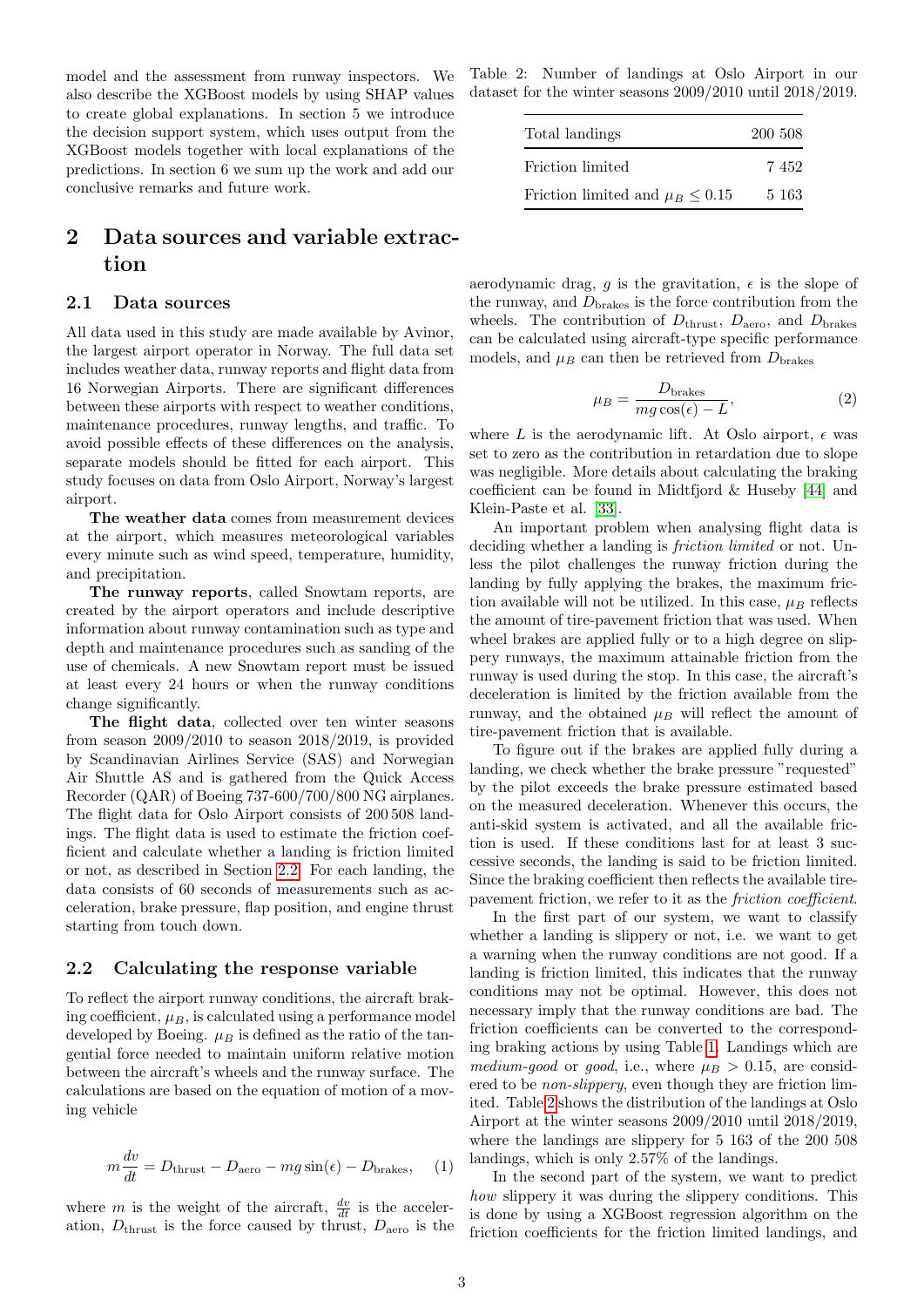then converting the predicted friction coefficients to braking actions according to Table [1.](#page-1-0)

#### <span id="page-3-1"></span>2.3 Extracting the explanatory variables

The effect weather has on the runway surface conditions is complex as it is highly dependent on the interaction between multiple weather variables over time, as well as the maintenance of the runways. It is not enough to simply consider the present weather; it is also necessary to know how the weather has been backwards in time and what kind of maintenance operations has been carried out on the runway in the meantime.

One way to include both some information about maintenance operations on the runway as well as weather development some time backwards from the present is to include data from the Snowtam reports in the variables. The reports include information about the maintenance actions sanding and the use of de-icing or anti-icing chemicals on the runways. The reports also contain information about runway contamination such as snow, rime, or ice, as well as the depth and coverage of the contamination. By using the reports, it is possible to gather knowledge about past precipitation and temperature development. However, since the Snowtam reports are issued only one to a few times per day, they do not provide information about rapid changes. Therefore, real-time information about weather development backward in time should be drawn from measurements of meteorological variables in addition to the data from the Snowtam reports. This was done using the following observations:

- $pt = \text{Precipitation type}$
- $pi = \text{Precipitation intensity}$
- $ta = Air$  temperature
- $tr =$  Runway temperature
- $hu =$  Relative humidity
- $vi =$  Horizontal visibility
- $ap = Air pressure$
- $dp =$ Dew point

After some explorative analysis, it was decided to include measurements of several weather variables not only at the present time, but also  $k \in \{1, 3, 6, 12, 24\}$  hours back in time:

$$
x_{i,k} = x_{i-60 \cdot k} \tag{3}
$$

where  $x_{i,k}$  denotes variable x at k hours backwards from time i and  $x \in \{pi, ta, tr, hu, vi, ap, dp\}$ . To include the trend of some relevant variables over time, we take the difference between the present value and their values  $k$ hours back in time:

$$
\Delta_k x_i = x_i - x_{i-60 \cdot k},\tag{4}
$$

where  $x \in \{tr, hu, ap\}$ . These variables were chosen as their trend might affect surface conditions, especially when large changes occur. In addition, precipitation over time was included by accumulating their intensity:

$$
ac_{i}pt_{i,k} = \sum_{j=i-60 \cdot k}^{i} pi_j \cdot I_{\{pt_j = pt_i\}},
$$
 (5)

<span id="page-3-0"></span>Table 3: Contamination codes and types reported in the Snowtam reports.

| Code           | Description              |
|----------------|--------------------------|
| $\Omega$       | Bare and Dry             |
| 1              | Damp                     |
| $\overline{2}$ | Wet                      |
| 3              | Rime                     |
| 4              | Dry Snow                 |
| 5              | Wet Snow                 |
| 6              | Slush                    |
| 7              | <b>T</b> ce              |
| 8              | Compacted or rolled snow |
| 9              | Frozen ruts or ridges    |

where  $pt \in \{\text{rain}, \text{sheet}, \text{wet snow}, \text{ dry snow}\}$  and  $I_{\{pt_i=pt_i\}}$ is the subset where the precipitation type is of the type  $pt_i$  between times  $k$  and  $i$ . In addition to the mentioned variables, present measurements of along wind and across wind were also included in the explanatory variables. We have also included the absolute value of air temperature and runway temperature, as temperatures closer to zero can lead to difficult runway conditions, independent of the sign.

Another challenge when working with weather data and runway reports are the categorical variables. Especially the contamination type in the Snowtam reports has a complex setup; it consists of nine different contamination codes given in Table [3,](#page-3-0) where the final category can be a combination of several layers. An an example, the contamination code 479 means Dry snow on ice on Frozen ruts or ridges. The multiple layers consist of maximum one "loose layer" and maximum two "solid layers". One way to make these combinations more useful is to create groups of contamination codes. Klein-Paste et al. [\[32\]](#page-14-13) divided the different combinations of contamination codes into six groups based on their slippery characteristics, and used the groups in further calculations in the runway model:

- Not contaminated
- Dry contaminated
- Wet Contaminated
- Solid Contaminated
- Loose and dry Contaminated
- Solid base layer

One combination of contamination codes can occur in several of the groups. Another way to decrease the number of possible combinations is to narrow down to report only two layers, which is the future approach the international format for specifying runway conditions is going to take [\[55\]](#page-15-8).

One benefit of XGBoost, which is the machine learning algorithm used to train the runway surface condition predictor in this work, is that is handles sparse data well, as it uses a sparsity-aware split finding algorithm [\[9\]](#page-13-3). Therefore, it is possible to enter the complex, categorical variable contamination type as several one-hot encoded vari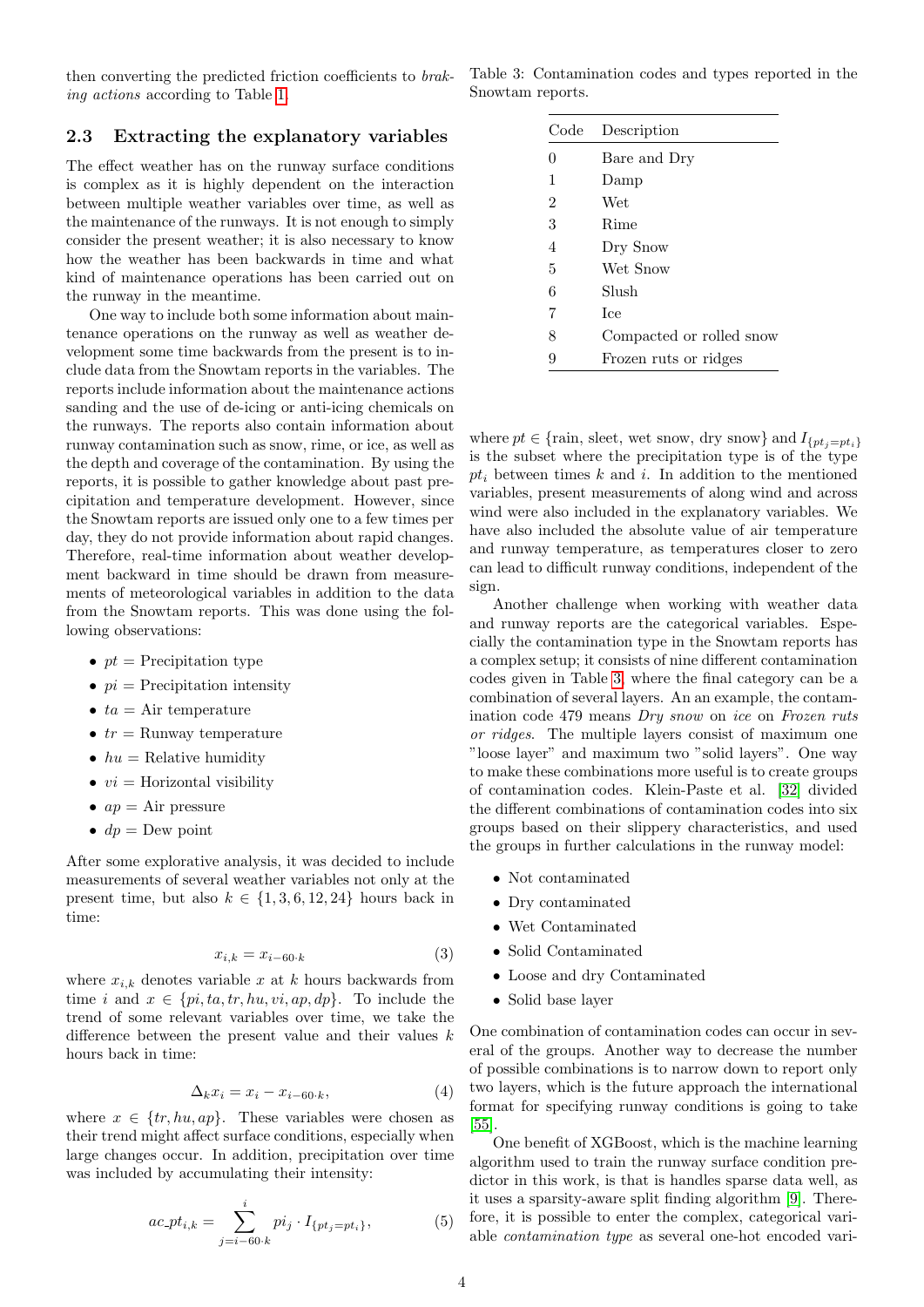ables, one for each possible combination of contamination codes. One-hot encoding is a transformation of the original variable with  $N$  possible states to  $N$  binary variables, one for each possible state. The variable contamination type was transformed to 30 one-hot encoded variables. The same one-hot encoding was done for the weather variable precipitation type, which is also a categorical variable with nine categories. The final matrix with explanatory variables consisted of 151 variables.

## 3 Methodology

## <span id="page-4-1"></span>3.1 eXtreme Gradient Boosting

In this paper, we build prediction models using the stateof-the-art boosting algorithm XGBoost [\[9\]](#page-13-3), to predict runway conditions using weather data and runway reports. XGBoost stands for eXtreme Gradient Boosting and is a scalable implementation of gradient boosting decision trees [\[14\]](#page-14-19). Since its release in 2014, XGBoost has been a very popular machine learning method, and it has a highly impressive winning record when it comes to machine learning competitions. XGBoost has already been used in several transportation risk assessment applications both within road traffic [\[48,](#page-15-9) [58,](#page-15-10) [57\]](#page-15-11), aviation [\[39\]](#page-14-20), and shipping [\[18,](#page-14-21) [25,](#page-14-22) [3\]](#page-13-4).

XGBoost is a supervised learning method, so it derives a model  $f(x)$  that relates m input variables x to an outcome of interest  $y$ . This is done by minimizing a loss function  $L(y, f(x))$  that penalizes differences between y and  $f(x)$ . As a boosting approach, XGBoost does not minimize the loss function at once, but by small steps. This is done by iteratively fitting a weak learner, in this case a penalised version of a decision tree, to the gradient of the loss computed at the previous iteration. The final model estimate  $f(x)$  will have the form

$$
\hat{f}(\boldsymbol{x}) = \sum_{k=1}^{K} f_k(\boldsymbol{x}),\tag{6}
$$

where  $f_k(x)$  is the decision tree computed at the k iteration. In contrast to other ensemble methods like bagging and random forests, a boosting algorithm learns from the results of the previous iteration. In this way, the algorithm can focus on the most interesting data structures, and the space of the possible models is better explored.

In practice, the model must be learned from the data, which in general consist of a  $n$  (number of observations) times  $m$  (number of variables) matrix of input  $X$  and a  $n$ -dimensional vector of outcomes  $y$ . At each iteration, a decision tree  $f_k(x)$  is derived by minimizing an objective function

<span id="page-4-0"></span>
$$
obj(f_k(\boldsymbol{x})) = \sum_{i=i}^{n} L\left(y_i, \hat{f}(\boldsymbol{x}_i)^{[k-1]} + f_k(\boldsymbol{x}_i)\right) + \Omega(f_k(\boldsymbol{x}))
$$
\n(7)

where  $(\boldsymbol{x}_i, y_i)$  is the *i*-th observation,  $\sum_i^n L(y_i, \hat{f}(\boldsymbol{x}_i)^{[k-1]} +$  $f_k(\boldsymbol{x}_i)$  is the empirical estimate of the loss,  $\hat{f}(\boldsymbol{x}_i)^{[k-1]}$  is the current estimate of the model (i.e., the model computed at the previous iteration  $k - 1$ , and  $\Omega(f_k(\boldsymbol{x}))$  is a penalty term that penalizes the tree complexity.

tree  $f_k(\boldsymbol{x})$  that better improves the current model  $\hat{f}(\boldsymbol{x})^{[k-1]}$  error as the loss function, namely

Due to the boosting requirement of a weak learner, the optimization is constrained by  $\Omega(f_k(\boldsymbol{x}))$ , such that simple trees are favoured. Once the best tree  $f_k(x)$  is obtained, its contribution is added to the current model,

$$
\hat{f}(\bm{x})^{[k]} = \hat{f}(\bm{x})^{[k-1]} + \nu f_k(\bm{x}). \tag{8}
$$

Note that the k-th contribution to the final model is actually shrunk by a factor  $\nu$  (step size shrinkage), which reduced the convergence speed and therefore fulfils the boosting requirement of making only a small improvement to the model at each iteration.

Part of the success of XGBoost lies in its clever way to perform the optimization above. Instead of working directly with Eq. [\(7\)](#page-4-0), the optimization is performed on its second order approximation

$$
obj(f_k(\boldsymbol{x})) \approx \sum_{i=1}^n \left[ L\left(y_i, \hat{f}(\boldsymbol{x}_i)^{[k-1]}\right) + g_i f_k(\boldsymbol{x}_i) + \frac{1}{2} h_i f_k^2(\boldsymbol{x}_i) \right] + \Omega(f_k(\boldsymbol{x})), \tag{9}
$$

where

$$
g_i = \partial_{\hat{f}(\boldsymbol{x}_i)^{[k-1]}} L(y_i, \hat{f}(\boldsymbol{x}_i)^{[k-1]})
$$
  

$$
h_i = \partial_{\hat{f}(\boldsymbol{x}_i)^{[k-1]}}^2 L(y_i, \hat{f}(\boldsymbol{x}_i)^{[k-1]}).
$$

The key point is that the construction of the decision trees, namely the identification of the split points and the leaf weights, only depends on the loss function through these two gradient terms, which makes the computations easier. The formulation of  $\Omega(f_k(\boldsymbol{x})),$ 

$$
\Omega(f_k(\boldsymbol{x})) = \gamma T_k + \frac{1}{2}\lambda ||w_k||^2 \tag{10}
$$

also helps the computations, as it associates a penalty parameter  $\gamma$  to the computation of the split points and a penalty parameter  $\lambda$  to that of the leaf weights. The former parameter penalizes the number of tree leafs T, the latter the magnitude of the weights w, with  $|| \cdot ||$  denoting the  $L_2$  norm.

Another relevant feature implemented in XGBoost is data subsampling. In order to prevent overfitting, i.e. training too complex models that incorrectly model random noise as important parts of the models, only a random part of the n observations are used in the tree fitting process steps. As a convenient consequence, the computations are also speeded up. More details on XGBoost can be found in Chen & Guestrin 2016 [\[9\]](#page-13-3).

The general framework of XGBoost works for any kind of response variable, provided that a suitable loss function is implemented. In the first part of our system, that deals with a binary classification problem (slippery / nonslippery), we will use a logistic loss function,

$$
L(y_i, \hat{y}_i) = -y_i \log(\hat{y}_i) - (1 - y_i) \log(1 - \hat{y}_i)
$$
 (11)

where  $y_i$  is the true class for the observation i and  $\hat{y}_i$  is the predicted probability of instance  $i$  to be of class 1, which is calculated as

<span id="page-4-2"></span>
$$
\hat{y}_i = \frac{1}{1 + e^{-\hat{f}(\boldsymbol{x}_i)}}.\tag{12}
$$

Basically, at each iteration k XGBoost looks for the ous regression on the friction coefficient, so we use squared In the second part of our system we will have a continu-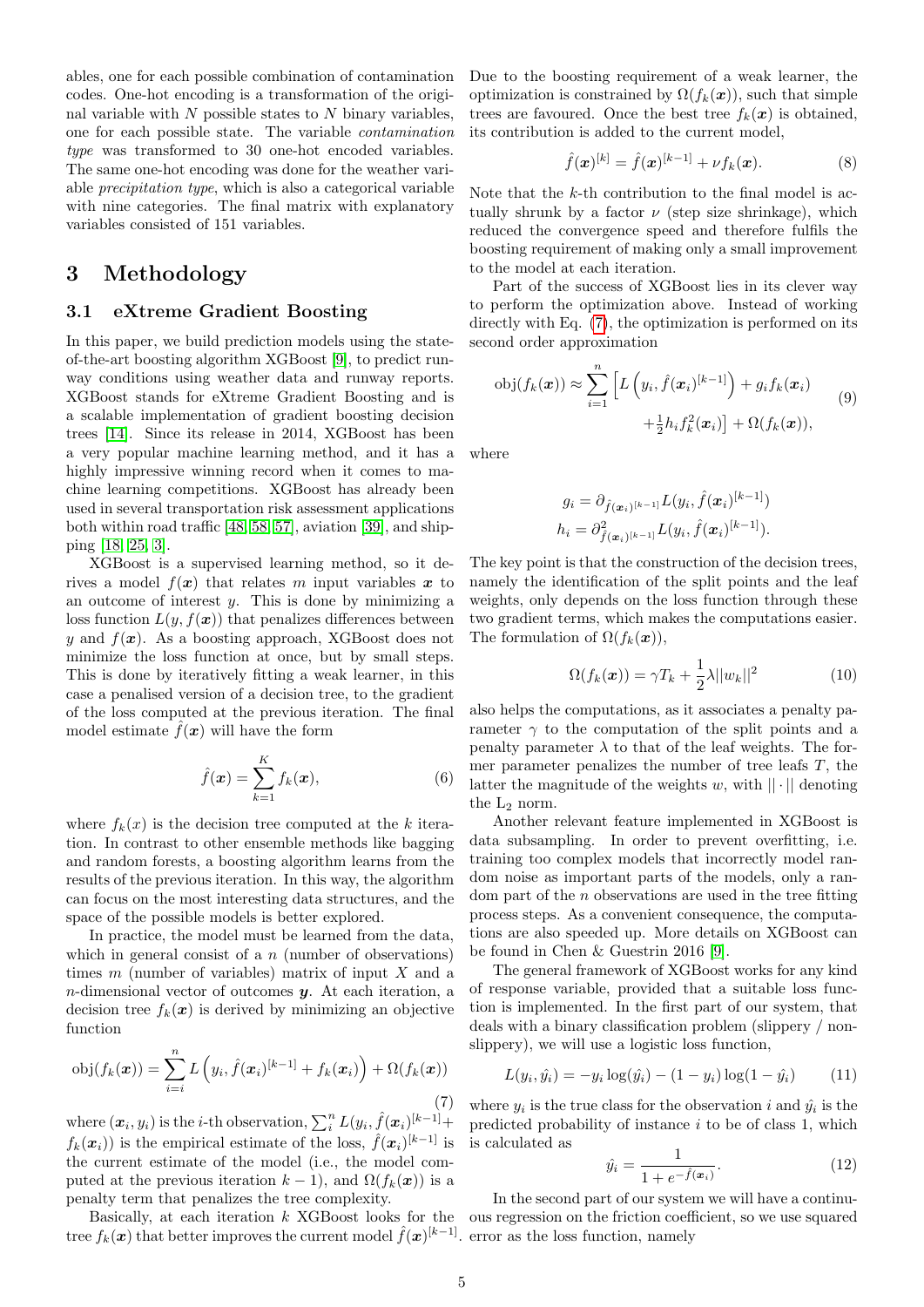<span id="page-5-2"></span>
$$
L(y_i, \hat{y_i}) = (y_i - \hat{y_i})^2,
$$
\n(13)

where  $y_i$  is the true friction coefficient for instance i and  $\hat{y}_i = \hat{f}(\boldsymbol{x}_i)$  is the predicted friction coefficient.

The excellent performance of XGBoost, its scalability, and fast calculations are among the reasons why XGBoost was chosen to train the surface condition predictor in this work. In addition, as XGBoost is an ensemble of decision trees, its performance is not affected by multicollinearity (highly correlated explanatory variables) [\[50\]](#page-15-12), which is highly present in our data. Especially between the variables created in Section [2.3,](#page-3-1) which are different time variants of the same variable or a function of other existing variables, such as  $\Delta_k x_i$ .

## 3.2 Parameter tuning and model evaluation

When working with machine learning methods, parameter tuning is an important part of training the models. For example, finding good values for the penalties  $\lambda$  and  $\gamma$  are important to both prevent overfitting, which happens when  $\lambda$  and  $\gamma$  are too small, and underfitting, which happens when  $\lambda$  and  $\gamma$  are too large. Underfitting means training of too simple models that do not capture the data structures.

Model fitting, parameter tuning and model evaluation must be computed on different data. In this paper, we use a ten-fold nested cross validation, which is a method for model training, tuning and evaluation that is shown to provide an approximately unbiased estimate of the true model error [\[61\]](#page-15-13). The data are divided into ten folds, that are used in turn as a test set to evaluate the model trained in the other nine folds. The mean of the evaluation measure obtained in the ten test folds is regarded to be the performance of the model.

In each of the ten repetitions, the collected data from the nine training folds are again divided into tree folds to pursue a cross validated randomized search for tuning the parameters of the XGBoost model. The model is trained on two parts of the data with different combinations of parameters and evaluated on the third, which is repeated for all three folds. The parameters that give the best mean performance over all three folds are chosen. Five parameters are tuned with four settings for each of the parameters, where the settings are sampled from a distribution of possible values shown in Table [4.](#page-5-0) This means that a total of 20 random combination of parameters are evaluated.  $n\_estimators$  is the number of decision trees in the model, that we indicated with  $K$  in the equations in Section [3.1.](#page-4-1) reg lambda and min split loss are the regularization parameters  $\lambda$  and  $\gamma$ , respectively. *subsample* is the ratio of the data that is used in the data subsampling mentioned earlier. Finally, *learning-rate* is  $\nu$ , the step size shrinkage used at each boosting step.

#### 3.3 Shapley Additive Explanations

The models created by XGBoost gets to be quite complex, as they combine scores from between 50 and 250 decision trees, making it difficult to understand how they makes their predictions. The increased use of black-box algorithms such as XGBoost and deep neural networks has

<span id="page-5-0"></span>Table 4: Model parameters that where tuned together with the distributions they were sampled from.

| Parameter      | Explanation         | Distribution  |
|----------------|---------------------|---------------|
| n estimators   | Number of trees     | $\{50, 250\}$ |
| reg_lambda     | $\lambda$           | U(0, 10)      |
| min_split_loss | $\gamma$            | U(0, 0.4)     |
| subsample      | Subsample ratio     | U(0.3, 1)     |
| learning_rate  | Step size shrinkage | U(0.1, 0.21)  |

escalated the focus on creating Explainable Artificial Intelligence (XAI) [\[2\]](#page-13-5). This involves methods for creating simpler explanation models, which are interpretable approximations of the complex black box models. There are a lot of reasons why it is important to have some understanding of how a system works. This includes gaining trust in the system, giving insight into how the system could be improved, allowing us to learn from the system, and monitoring possible errors in the data or models.

One method to get some insight into the decision basis of a machine learning system is by using SHAP (SHapley Additive Explanations), the state-of-the-art method for creating local explanations for machine learning models [\[42\]](#page-15-14). Local explanations mean explaining why a specific got its prediction, which SHAP does by using Shapley Values from cooperative game theory [\[56\]](#page-15-15). The variables are the players in the game, while the game is to predict if the runway conditions are slippery, or how slippery, in the case of the regression model. The goal of using shapley values is to distribute the prediction among the variables. This makes Shapley values part of the additive feature attribution methods, which means they have an explanation model that is a linear function of binary variables:

$$
g(\mathbf{z}) = \phi_0 + \sum_{j=1}^{M} \phi_j z_j,
$$
\n(14)

where  $z \in \{0,1\}^M$  is a coalition vector giving the absence / presence of the input variables in  $x$  and M is the number of variables in the original model. Methods with this explanation model assign an importance effect  $\phi_i$  to each variable and summing the effects of all variables approximates the output of the original model. Several of the popular local explanation methods share this additive feature attribution method, such as LIME [\[54\]](#page-15-16), DeepLIFT [\[59\]](#page-15-17), and Layer-Wise Relevance Propagation [\[6\]](#page-13-6). The way Shapley values are calculated for variable  $i$  for a model  $f(\boldsymbol{x})$  on instance *i* is:

<span id="page-5-1"></span>
$$
\phi_j^{(i)} = \sum_{S \subseteq F \setminus \{j\}} \frac{|S|!(|F| - |S| - 1)!}{|F|!} [f_{S \cup \{j\}}(\boldsymbol{x}_{S \cup \{j\}}^{(i)}) - f_S(\boldsymbol{x}_S^{(i)})],\tag{15}
$$

where  $F \in \mathbb{R}^m$  is the set of all explanatory variables in the model and  $x<sub>S</sub>$  is the values of the input features in the set S. Calculating the Shapley values requires training the model on all variable subsets  $S \subseteq F$ , and Eq. [15](#page-5-1) sums up the marginal contribution of variable  $j$  by looking at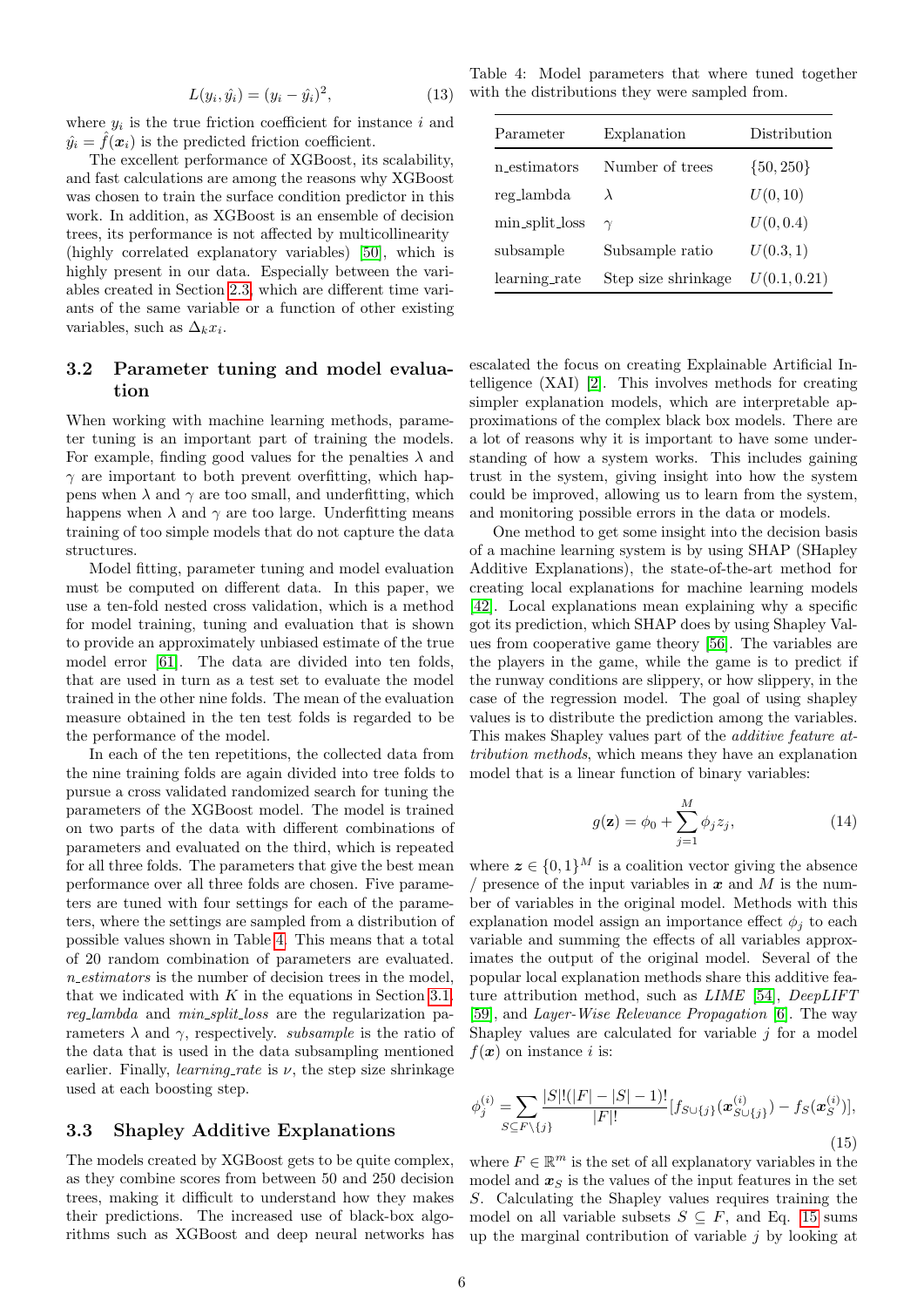<span id="page-6-0"></span>Table 5: Confusion matrices for the prediction from the different methods, where the highest number of TP and TN is marked in green and the lowest in red.

|              |                     |        | XGBoost |        | Runway  |         | Scenario |        | Snowtam                                                                                 |
|--------------|---------------------|--------|---------|--------|---------|---------|----------|--------|-----------------------------------------------------------------------------------------|
|              |                     |        |         |        |         |         |          |        | Slippery Non-Slippery Slippery Non-Slippery Slippery Non-Slippery Slippery Non-Slippery |
| $_{\rm rad}$ | Slippery            | 4 752  | 431     | 3 905  | l 258   | 4 2 2 3 | 940      | 4 006  | 1 157                                                                                   |
|              | $\leq$ Non-Slippery | 28 576 | 166 769 | 46 967 | 148 378 | 78 894  | 116 451  | 20 679 | 174 666                                                                                 |

all possible subsets without the variable and the effect of including it in these subsets.

To solve Eq. [15,](#page-5-1) Lundeberg & Lee [\[42\]](#page-15-14) proposed SHAP values, which are the shapley values of a conditional expectation function of the original model. In other words; SHAP values are the solution to Eq. [15](#page-5-1) where  $f_S(\mathbf{x}_S)$  =  $E[f(\boldsymbol{x})|\boldsymbol{x}_S]$  and S is the set of non-zero indexes in z. This approximation of  $f_S(\mathbf{x}_S)$  is done to account for the missing values in  $x_S$ . SHAP values are theoretically optimal and are, according to Lundeberg & Lee, the only possible consistent feature attribution method. But as a lot of theoretical optimums, they can be difficult to calculate. That's why Lundeberg et al. [\[41,](#page-15-18) [40\]](#page-15-19) derived an algorithm specific for tree ensembles that reduces the complexity of computing exact SHAP values for these kind of model structures. The algorithm is called Tree SHAP and is the explanation method used to explain the XGBoost models in this work.

As we are interested in knowing how our models work, we use the interventional approach to handle correlated variables. This means that we intervene on variables to break dependencies between dependent variables according to the rules of causal inference [\[22\]](#page-14-23). In practice, this is done by approximating  $f_S(\boldsymbol{x}_S)$  with  $E[f(\boldsymbol{x})|do(\boldsymbol{x}_S)]$  instead of

 $E[f(\boldsymbol{x})|\boldsymbol{x}_S]$ , where do is Pearl's [\[49\]](#page-15-20) do-operator. This operator simulates physical interventions by replacing certain functions or values from a model with a constant  $X = x$ , while keeping the rest of the model unchanged. The effect of this is that our explanations becomes true to the model instead of true to the data, which is further discussed in Chen et al. [\[8\]](#page-13-7).

## 4 Results and discussion

### <span id="page-6-2"></span>4.1 Performance classification model

As the dataset is highly imbalanced, with only 2.57% slippery landings, using accuracy as a performance evaluation metrics for the binary classification is not a good option. Instead, the XGBoost classification model is evaluated by using confusion matrices, which show the amount of True Positive (TP), True Negative (TN), False Positive (FP), and False Negative (FN) predictions, where slippery is regarded as positive and non-slippery as negative. The first two columns in Table [5](#page-6-0) show the confusion matrix for the predictions from the XGBoost classification model, where the columns are the predicted classes and the rows are the actual classes. As seen in Eq. [12,](#page-4-2) the output from the classification model are probabilities and not binary classifications, so the predictions are converted to binary classifications by using a threshold value for the probabilities. To account for the unbalanced dataset, 0.0257 was

<span id="page-6-1"></span>Table 6: Results from the prediction of slippery conditions from the different classification methods, where the highest and lowest value in every row is marked in green and red.

| Metric      |               |       | XGBoost Runway Scenario | Snowtam |
|-------------|---------------|-------|-------------------------|---------|
| Sensitivity | $\, 0.917 \,$ | 0.756 | 0.818                   | 0.776   |
| Specificity | 0.854         | 0.760 | 0.596                   | 0.894   |
| G-Mean      | 0.885         | 0.758 | 0.698                   | 0.833   |

used as the threshold value, which is the expected value for the probabilities.

To evaluate the performance of the XGBoost model, it is compared to the prediction from the runway model and the scenario model explained in Section [1,](#page-0-0) as well as the reported surface conditions assessment in the Snowtam reports done by runway inspectors. The runway model is mainly implemented according the the paper by Klein-Paste et al. [\[32\]](#page-14-13), but includes the latest updates according to the operational IRIS system. One additional change has been carried out, which is removal of the rule that contamination coverage less than 10% automatically provides a braking action of 5, as we did not have a stable data source on this variable. As mentioned earlier, both the runway model and the Snowtam reports provide the surface conditions on a scale from 1-5. In Table [5](#page-6-0) we regard these methods to report slippery if the braking action is in the interval 1-3, meaning medium or less. The scenario model is implemented according to the paper by Huseby & Rabbe [\[20\]](#page-14-17) and is set to report slippery if it gives any warnings of slippery scenarios.

One observation from Table [5](#page-6-0) is that the models have different strengths and weaknesses. Since the scenario model is created to be a warning system, it has a high focus on identifying most of the slippery landings, even though some false warnings might happen. As a result, the scenario model gives a high amount of true slippery incidents, but is the method that misses the most on the non-slippery incidents. The runway model is more conservative than the scenario model. It gives a higher amount of true non-slippery incidents, but it misses the most on the slippery incidents. This contra-dictionary behavior could come from the motivation of the models, as they were initially created to be two parts of the same runway assessment system that fulfil each other. The assessment from the runway inspectors is the most conservative prediction, and is the method that gives the highest amount of true non-slippery landings. One reason why these as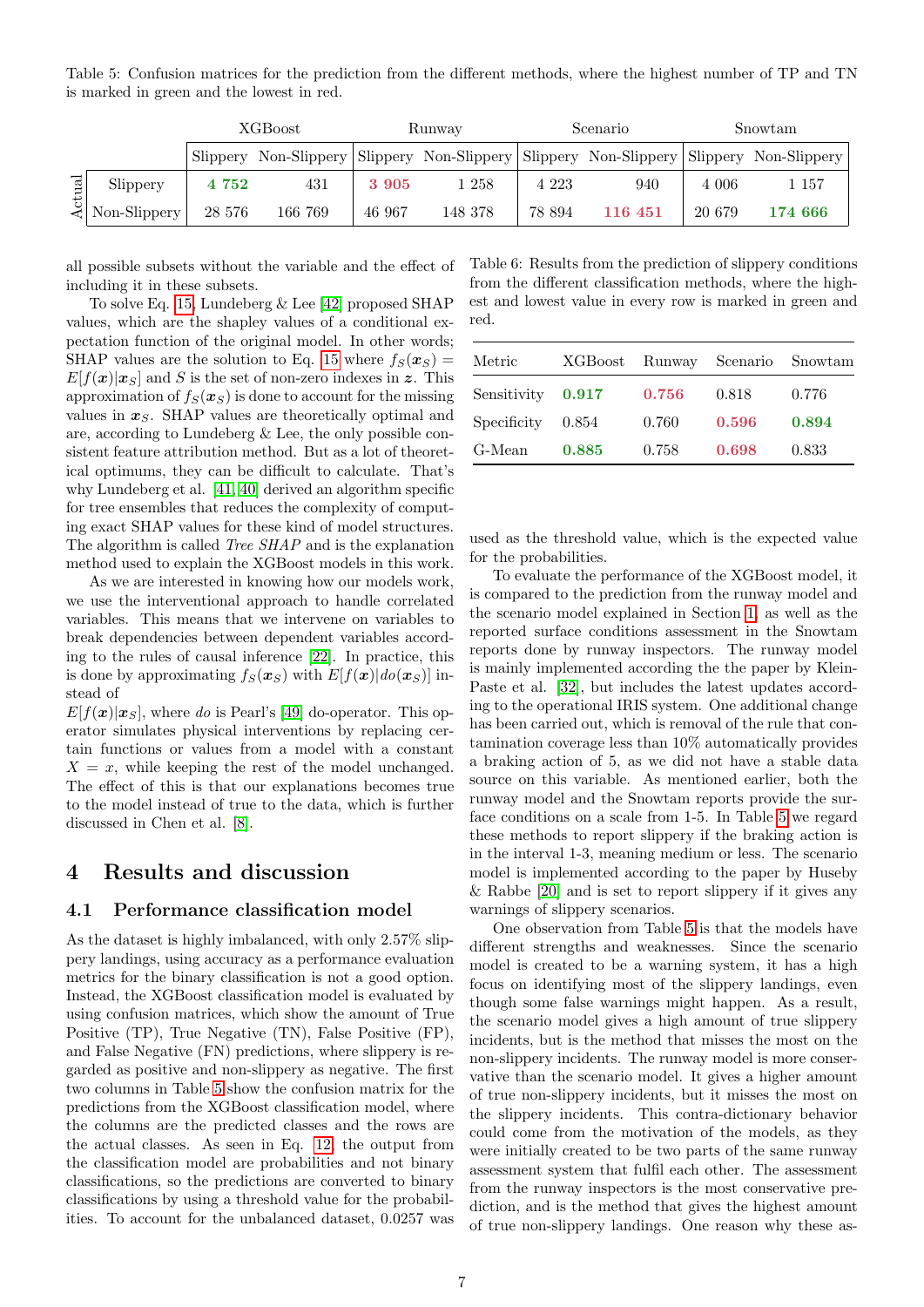sessments give more conservative predictions, could be the rarity in their updates. Good conditions are often more stable and can last for longer times, while difficult conditions can come and go more rapidly. The XGBoost model is optimized with the intention to balance the amount of true slippery and true non-slippery landings in the optimal way, and is the methods that gives the highest amount of true slippery landings, while at the same time gives a high amount of true non-slippery landings.

To see the difference in performance between the four methods more clearly, we use some commonly used performance evaluation metrics for imbalanced datasets based on the confusion matrices:

- Sensitivity: Sensitivity  $\frac{TP}{TP+FN}$  is the ratio of true positive predictions to the total amount of actual positive incidents, and gives the percentage of slippery incidents that were classified correctly.
- Specificity: Specificity  $\frac{TN}{TN+FP}$  is the ratio of true negative predictions to the total amount of actual negative incidents, and gives the percentage of nonslippery incidents that were classified correctly.
- G-Mean: The geometric mean  $\sqrt{Sensitivity*Specificity}$  is a combined metric that balances the sensitivity and the specificity.

The results for the prediction models and reported runway assessment in terms of these performance evaluation metrics are given in Table [6.](#page-6-1) We see that XGBoost outperforms all the other methods in the amount of correctly classified slippery incidents with 92% sensitivity, while the runway model has the lowest sensitivity at 76%. XGBoost also outperforms the other two prediction models on correctly classifying the non-slippery landings, namely 85% of these, compared to 60% for the scenario model. But the conservative assessments from runway inspectors correctly classifies more of the non-slippery landings, namely 89%. The overall G-mean is still better for the XGBoost model, which has an improvement of 19% in true slippery incidents with only a 5% loss in true non-slippery incidents compared to the runway inspectors.

There is always a tradeoff between False Negatives (Type 1 error) and False Positives (Type 2 error), therefore one should consider the consequences of doing the two types of errors. As the models developed in this setting are primarily meant to work as warning systems, giving warnings when there might be slippery conditions, there is no doubt that avoiding Type 1 errors is the most important factor. If a pilot is not warned about actual bad runway conditions (Type 1 errors), accidents may happen. On the other hand, a warning system that gives too many warnings (Type 2 errors) might not be taken seriously. One benefit of the XGBoost model is that it predicts the probability of a landing to be slippery. Using these probabilities, the user can decide the threshold value for landings to be regarded as slippery, thus altering the probability of the system to make the two different types of errors. A visualization of this is the Receiver Operating Characteristics (ROC) Curve, which plots the sensitivity (also called the True Positive Rate, TPR) vs. 1 - specificity (also called the False Positive Rate, FPR) for different threshold values. A plot of the ROC curve for the XGBoost model is given in Figure [1,](#page-7-0) which shows that allowing a higher FPR provides a higher TPR.

<span id="page-7-0"></span>

Figure 1: Receiver Operating Characteristics curve for the XGBoost model together with the predictions from the different classification methods according to Table [6.](#page-6-1) The closer the points/line is to the upper left corner, the better the performance.

A metric for measuring model performance using ROC curves is calculating the area under the curve (AUC). The area of 1 gives a perfect prediction, while the area of 0.5 (the area under the red dotted line in Fig. [1\)](#page-7-0) is a model as bad as random guessing. The XGBoost model achieves an area of 0.949, providing a high performance close to 1. The standard deviation in ROC AUC for the ten folds was 0.005, meaning we have quite consistent results with a relatively small variance in performance between the folds.

As the runway model, the scenario model, and the Snowtam reports gives direct classifications and not probabilities, it is not possible to create ROC curves from these methods. They have a fixed TPR and FPR and their performances are plotted as points in Figure [1.](#page-7-0) The performance of the XGBoost classification model with the threshold used in Table [5](#page-6-0) and [6](#page-6-1) is plotted as a blue point on the ROC curve. We notice that all methods perform much better than random guessing, as they are long above the red dotted line. The prediction from XGBoost has both a higher TRP and a lower FPR than both the scenario model and the runway model. The reported runway assessments are also below the blue curve, meaning that XGBoost outperforms the reports, one only has to choose a threshold value according to the desired effect. If we want the XGBoost prediction to have the same TPR as the Snowtam reports (a sensitivity of 0.78), the XG-Boost prediction has a specificity of 0.94, which is higher than the specificity of 0.89 for the Snowtam reports. The results show that the XGBoost model has indeed found patterns and relationships not covered by the knowledgeand engineering-based scenario model and runway model and outperforms them on all the metrics. The model also shows its usefulness when it not only matches human assessment from the runway inspectors, but actually exceeds it.

#### 4.2 Performance regression model

For the friction limited landings, the friction coefficient reflects the amount of tire-pavement friction that was available. This means that we do not only know if it was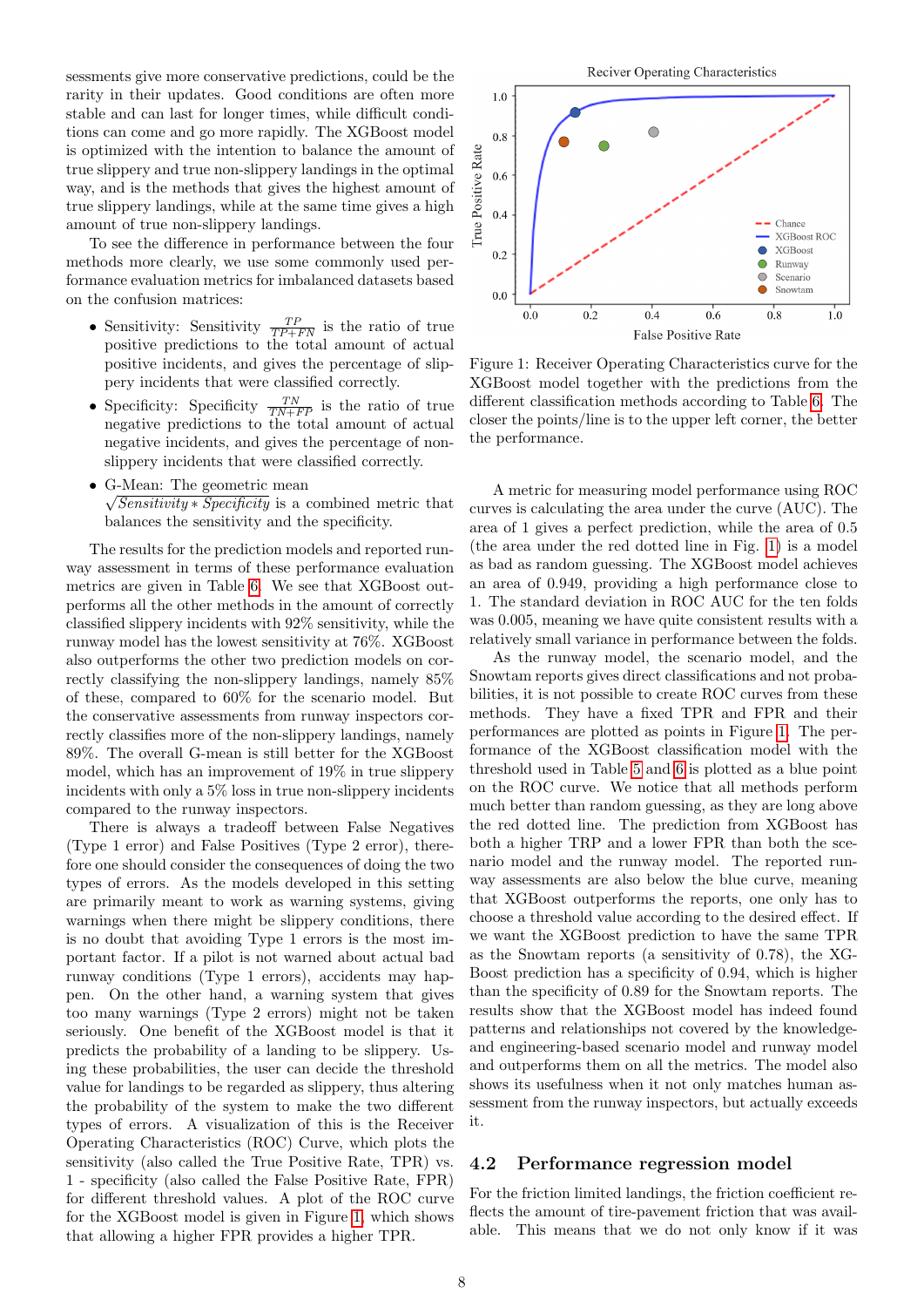<span id="page-8-1"></span>

Figure 2: The deviation of the predicted braking action from the estimated true braking action using XGBoost, the runway model and reported braking action from the Snowtam reports.

slippery or not, we also know how slippery it was, and can use the estimated friction coefficients as a response variable when training the XGBoost model. Predicting the friction coefficient is done using the loss function given in Eq. [13](#page-5-2) on the friction limited landings.

The performance of the XGBoost regression model is given in Table [7](#page-8-0) in the form of root mean squared error (RMSE), mean absolute error (MAE), and BA Error, which are defined as

RMSE = 
$$
\sqrt{\sum_{i=1}^{n} \frac{(\hat{y}_i - y_i)^2}{n}}
$$
, MAE =  $\sum_{i=1}^{n} \frac{|\hat{y}_i - y_i|}{n}$ ,  
BA error =  $\sum_{i=1}^{n} \frac{|BA(\hat{y}_i) - BA(y_i)|}{n}$ ,

where  $\hat{y}_i$  is the predicted friction coefficient,  $y_i$  is the true friction coefficient and  $BA(y_i)$  converts the friction coefficients to braking action using Table [1.](#page-1-0) The MAE reflects the mean deviation of the predicted friction coefficient from the true friction coefficient, which is 0.0254 for the XGBoost regression model. The BA Error reflects the mean number of braking action category the model misses with. As the runway model and the reported runway assessments give the predicted runway surface conditions only in braking actions and not in friction coefficients, RMSE and MAE cannot be obtained for these models, and we compare the models using the BA Error. The scenario model only provides a binary classification (slippery / non-slippery) and not the level of slipperiness and is therefore not relevant in this setting.

We observe that the XGBoost regression model misses at average with a little more than a half category (0.54). This is lower than both the prediction from the runway model and reported runway assessment from the Snowtam reports, which at average misses with 0.84 and 0.71, respectively. The exact distribution of deviation from the true class is given in Figure [2.](#page-8-1) The deviation  $BA(\hat{y}_i)$  –  $BA(y_i)$  shows the number of categories the prediction deviated from the conditions experienced during the landing. A deviation of zero means the prediction was correct, while a positive deviation shows that the experienced conditions was worse than predicted. The deviations within  $\pm 1$  is marked with blue dotted lines.

<span id="page-8-0"></span>Table 7: Mean results from the prediction of the friction coefficient from the XGBoost regression model together with the mean error in braking action for the runway model and the Snowtam reports.

| Metric          | <b>XGBoost</b> | Runway | Snowtam |
|-----------------|----------------|--------|---------|
| RMSE            | 0.0332         |        |         |
| MAE             | 0.0254         |        |         |
| <b>BA</b> Error | 0.5402         | 0.8354 | 0.7124  |

The figure shows that the XGBoost regression model has both a higher number of correctly classified landings (deviation 0) than the runway model and Snowtam reports, and has a higher percentage of the prediction within  $\pm 1$  deviation. The regression model predicted 93\% of the conditions within  $\pm 1$ , while the runway model and runway inspectors predicted this 83% and 87% of the times. XGBoost manages to outperform the other methods also when it comes to predicting the level of slipperiness.

#### 4.3 Model discussions

The performance of the runway model in Figure [2](#page-8-1) corresponds closely with the performance given in the paper by Klein-Paste et al. [\[32\]](#page-14-13), where the runway model predicts  $86\%$  of the conditions within  $\pm 1$  on a data set containing 1 261 friction limited landings in the winter seasons 2008/2009 to 2010/2011. This indicates that our alternations of the runway model described in Section [4.1](#page-6-2) did not have too much effect on the model performance. The performance of the assessment from runway inspections however, seems to have improved over the years, as they only had  $77\%$  of the conditions within  $\pm 1$  in winter seasons 2008/2009 to 2010/2011 [\[32\]](#page-14-13) compared to 87% over the seasons 2009/2010 to 2018/2019. The main reason for this is probably the increased focus at Norwegian airports to improve the quality of the runway assessment and runway reports over the last years, which seems to have been gainful.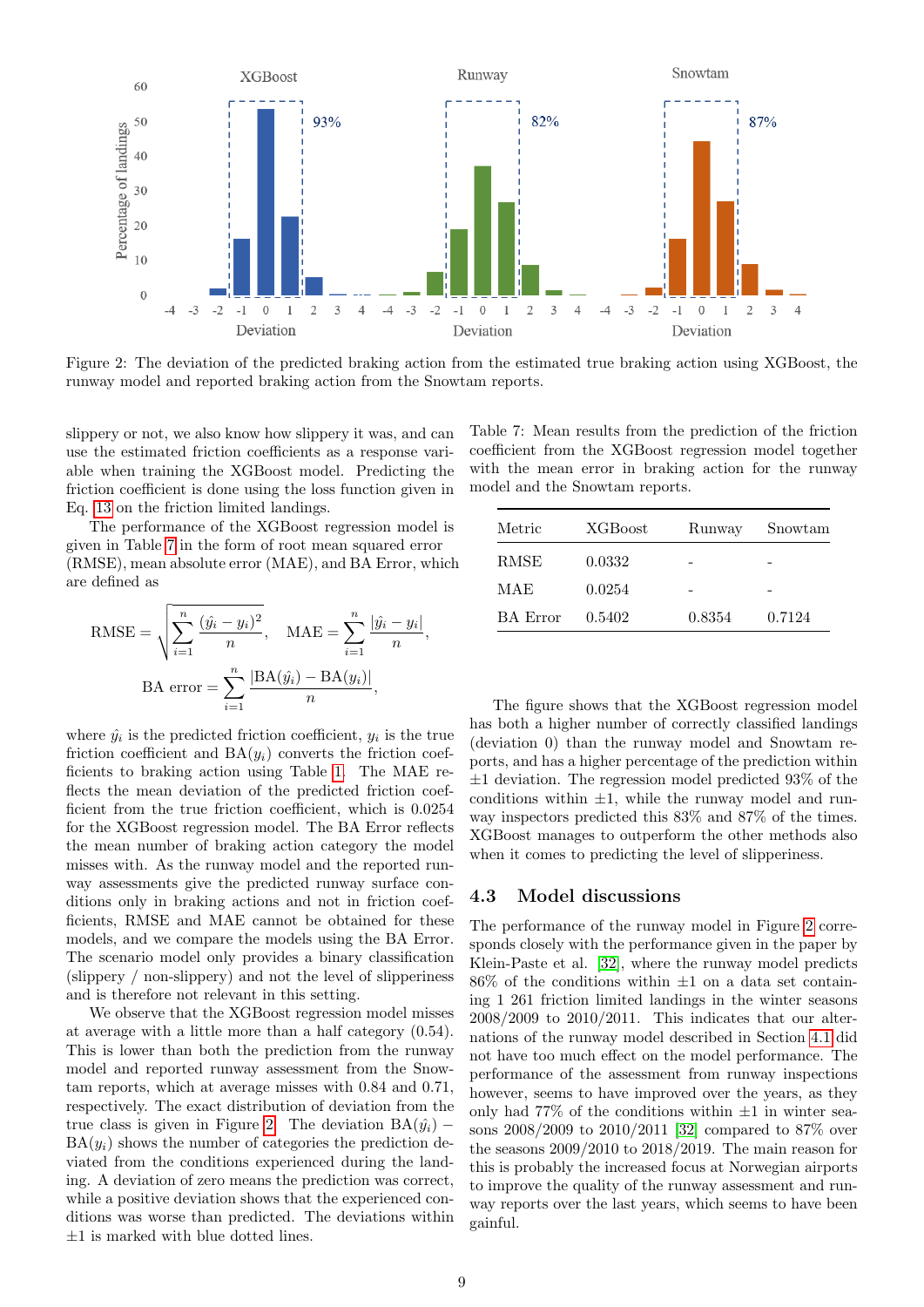There are several reasons why it is not possible to achieve a perfect AUC of 1.0 and BA Error of 0 for the XGBoost model, the most important being that both the data  $x_i$  and the response variable  $y_i$  are subject to bias and measurement errors. As we are working with big data and several hundred thousand landings, it is not possible to investigate every flight, weather sensor measurement and Snowtam reports for errors. But we do know that measurement errors happen, especially in the sensors of the landing aircrafts, which affects the estimated response variable. In addition, difference in pilot behavior most probably have a contribution to inaccuracy in whether a landing is friction limited or slippery, as some pilots might brake harder and challenge the friction under the same circumstances as others might not. Other influential factors could be the characteristics of the tires of the aircrafts, such as tire pressure, load, wear, and deformation [\[46\]](#page-15-1). These are factors that affect the tire-to-pavement friction and could disturb the calculations of the friction coefficient from the flight sensors. All these possible sources of imprecision make it difficult to achieve a perfect score by using these data sources. The weather sensors provide in general more reliable measurements than the flight sensors. This gives us reason to think that parts of where the XGBoost models make large errors compared to the response variable, there could be wrong estimation of the response variable, and that our models might give a correct prediction.

A remark regarding the prediction of the braking action is a newly agreed transition in the international standardized Snowtam reports. The scales of braking action is currently transitioning from a five point scale to a six point scale [\[55,](#page-15-8) [36\]](#page-14-4). Luckily, our models can easily be used with this new scale as well. Using the already trained XGBoost models, one only has to transform the predicted friction coefficients to the new braking action categories by using the new thresholds.

### <span id="page-9-0"></span>4.4 Global explanations of the models

SHAP values are created to give local explanations, meaning they provide information about why a single prediction happened. But with the high-speed estimations of SHAP values provided by Tree SHAP, it is possible to provide local explanations of entire datasets. Plotting local explanations for a whole test set provides information about how the model works as an entirety, for all the predictions. This means that the local explanations can be combined to give global explanations of the models. Figure [3](#page-10-0) is a plot of the local SHAP values across all test samples for the classification model, which combined creates a global explanation of how the classification model works for all predictions. To avoid showing ten plots (one for each test fold of the ten-fold cross validation), we showcase the training and test set of the ten-fold cross validation that gave prediction errors closest to the mean results of all ten repetitions. The figure is limited to the 20 variables with the highest sum of absolute SHAP values across the test set;  $I_j = \sum_{i=1}^n |\phi_j^{(i)}|$ , which is an indication of the importance of that variable to the model. The variables are displayed decreasing in importance from the top. An increase in SHAP value (towards the right on the x-axis) contributes to a higher probability of slippery conditions, and negative SHAP values contribute to lowering the probability. Note that when the scatter points do not fit on a line, they pile up to show density, and the color of each point represents the variable value of that individual point. SHAP values are given as a deviation from the expected value of the response  $E[f(x)]$ , which would be predicted if we do not condition on any variables. This means that a SHAP value of 0 indicates that including that variable would not influence the prediction at all. In Figure [3,](#page-10-0) the SHAP values are given as deviation in every instance's scores obtained from all the trees of the model, which is the value given before taking the logistic function in Eq. [12.](#page-4-2)

One first observation from Figure [3](#page-10-0) is that depth of contamination is important for our model, and that the deeper the contamination, the higher the probability of slippery conditions. This corresponds to the fact that a higher amount of *accumulated dry snow* also contributes to more slippery conditions. Other factors that increase the probability of slipperiness is cold runway temperature, high relative humidity, and high precipitation intensity. These are all known factors that cause difficult landing conditions. One less intuitive result is that the presence of damp and wet contaminated runways make it less slippery. These most probably becomes surrogate variables explaining that there is no snow or ice on the runway, which often create more slippery conditions than just wet and damp runway. We also see that there is a difference between the two airport runways at Oslo Airport, that one seems to be more slippery than the other. When regarding the time of the observations, several variables with time difference up to 24 hours are important, as well as 1, 3 and 6 hours. It seems that the long-term effect of these variables affects the runway conditions, and that it is necessary to include such a wide timespan.

One interesting effect is that the presence of sand makes the model increase the probability of a landing to be slippery, even though the intention of sanding is the opposite. Since the runway operators only add sand to the runways in the presence of slippery conditions, XGBoost might use the presence of sand as a surrogate variable explaining slippery conditions caused by ice or snow on the runways. In addition, even though sanding can increase tire-pavement friction, especially when applied on solid contamination, it can also make it difficult to achieve the high levels of friction [\[32\]](#page-14-13). The results from the XGBoost models and the SHAP values are entering the discussions around sanding of airport runways and might indicate that sanding is not always helpful in lowering the slipperiness.

Another observation is that horizontal visibility is an important variable. It is not intuitive why this should be an important variable for the experienced slipperiness for landing aircrafts, even though it of course affects the visual perception for the pilots. Sometimes it also indicates heavy precipitation. As Oslo Airport is located at a place where it is quite often foggy, a low horizontal visibility can be an indication of fog. Fog combined with cold weather conditions might lead to very slippery and dangerous runway conditions. This is also the reason why fog is involved in as much as two of Huseby & Rabbes' [\[20\]](#page-14-17) eight slippery scenarios, namely Freezing fog and Stratus/fog, air temperature below  $0^{\circ}C$ . The former scenario happens when the temperature on the ground level drop to or below freezing point and the water droplets making up fog freeze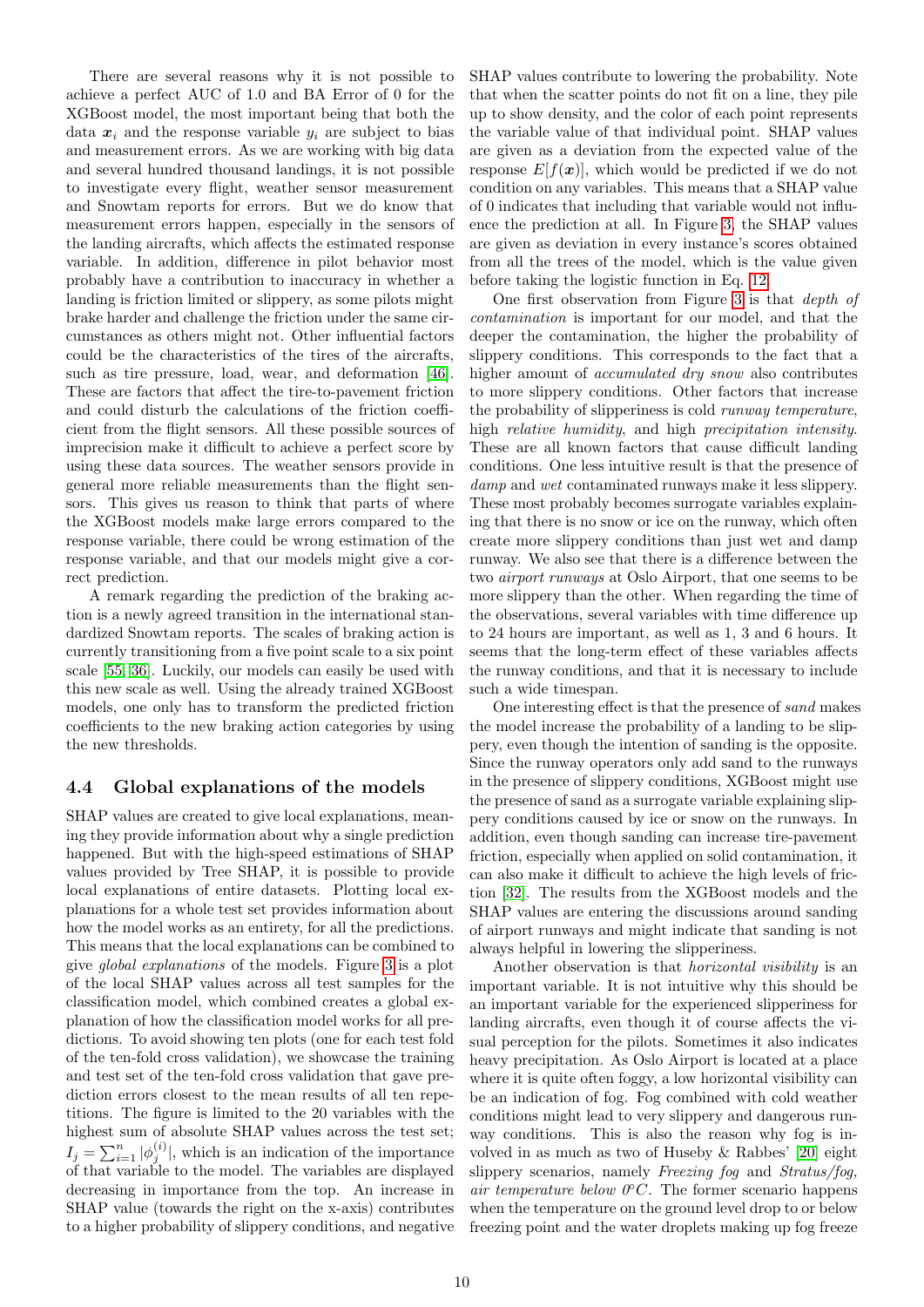<span id="page-10-0"></span>

Figure 3: Plot of the SHAP values across the test data for the classification model. Higher SHAP values correspond to an increase in the probability for the conditions to be slippery.

on contact. This can result in black ice, which makes the runway very slippery.

As observed in the SHAP values for the classification model, the strength of along wind and across wind are part of the influential variables. These variables do not directly affect the available friction between the tires and the runway, but it does affect the necessary braking force for the landing aircraft. Along wind contributes with either a stopping force or pushing force dependent on the direction, and either increases or decreases the necessary force from the brakes of the aircraft. This could affect whether a landing is friction limited or not, as the pilot might have to brake harder. Across wind also contributes to difficulty in maneuvering and using more of the available friction on steering instead of braking. Therefore, you could say that our model works more like a landing condition predictor than a runway surface predictor, since it includes the overall experienced landing conditions for the aircrafts. This means that the model could also work for other kind of challenging landing conditions than snow and ice, e.g. wind and rain, and thereby be expanded to not-northern airports.

Figure [4](#page-10-1) shows the global SHAP values for the XG-Boost regression model. The SHAP valus are given as deviation in the friction coefficient, and higher SHAP values corresponds to a higher friction coefficient, meaning less slippery conditions. The figure shows that the XGBoost regression model mostly uses the same variables as the classification model, but that the sequence has changed. For this model, the *accumulated dry snow* the last 24 hour is the most important factor, with contamination depth as the second. Some variables has increased their contribution significantly compared to the classification model. The predicted friction coefficient lowers with a low horizontal visibility, high dew point, and an increase in air pressure. We also see that the difference between the two airport runways are larger for the regression model than for the classification model.

<span id="page-10-1"></span>

Figure 4: Plot of the SHAP values across the test data for the regression model. Higher SHAP values correspond to an increase in the friction coefficient.

One observation from the SHAP values for the regression model is that the effect of the along wind is opposite than for the classification model. Here stronger positive along wind contributes to an increase in the friction coefficient, even though it should not directly affect this, as the friction coefficient is a ratio of the frictional force between the tires and the runway. This counter-intuitive behaviour most probably comes from the calculation of the friction coefficient in the performance models mentioned in Section [2.2,](#page-2-0) where along wind has a relationship with several of the variables that affect the estimation of the friction coefficient. As these relationships and effects are complex, we are not going to discuss it further in this paper. But XGBoost seems to pick up on these relationships and use it, even though it might seem illogical when just looking at the along wind variable isolated.

## 4.5 Creating autonomous models without Snowtam reports

We have shown that the XGBoost models manage to predict the experienced runway surface conditions better than the Snowtam reports created by the runway inspectors, both when classifying slippery / non-slippery conditions and when categorizing how slippery it is for the friction limited landings. Another point of interest is to check how good the models could work on their own without any human influence, to be a totally autonomous system. This means only using data from the sensor variables (the meteorological data / weather data), and not the human assessments in the Snowtam reports.

Table [8](#page-11-0) shows a comparison of the XGBoost classification model and regression model including and excluding variables from the Snowtam reports, where  $X_{tot}$  is the total dataset of meteorological and Snowtam data and  $X_{met}$  is the subset of only meteorological data. For both the classification and regression model, there is a small decrease in performance when excluding data from the Snowtam reports. But as the difference in performance is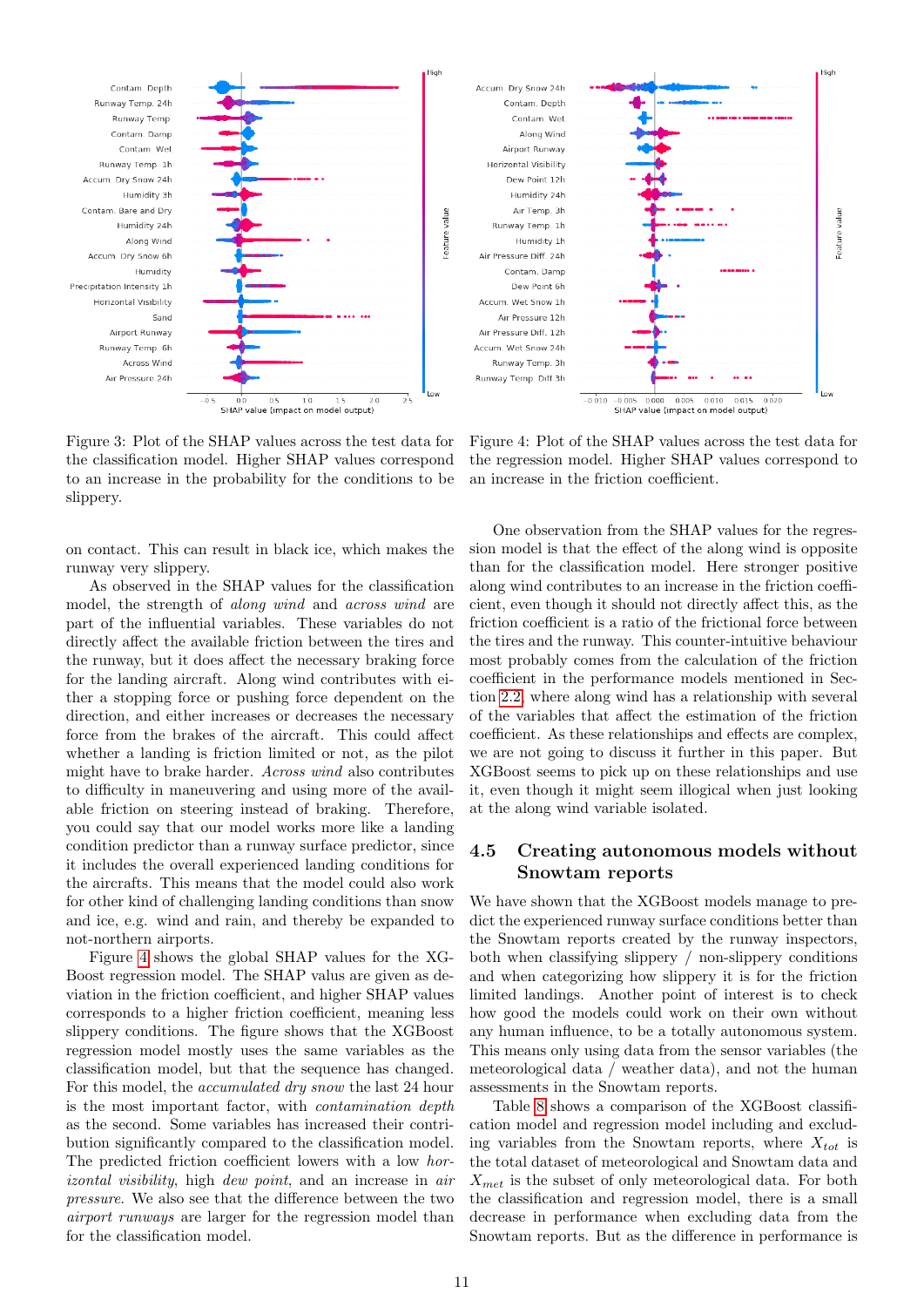|                |                 | $X_{tot}$ | $X_{met}$ |
|----------------|-----------------|-----------|-----------|
|                | Sensitivity     | 0.917     | 0.916     |
| Classification | Specificity     | 0.854     | 0.850     |
|                | G-Mean          | 0.885     | 0.883     |
|                | ROC AUC         | 0.948     | 0.946     |
|                | <b>RMSE</b>     | 0.0332    | 0.0335    |
| degression     | MAE             | 0.0254    | 0.0257    |
|                | <b>BA</b> Error | 0.5402    | 0.5448    |
|                | Error $\pm 1$   | 92,6%     | $92,3\%$  |

<span id="page-11-0"></span>Table 8: Comparison of the results from the XGBoost models using the total variable matrix and using only the meteorological variables.

relatively small, we see that the models work quite well without information from the Snowtam reports. Even though we lose information about runway contamination and maintenance procedures, the XGBoost models seem to find other ways of describing most of this information. This was substantiated by looking at the global SHAP plots for the models trained without the Snowtam reports, where especially accumulated dry snow, wet snow, and rain had significantly increased their contribution to the models, as well as runway temperature. The models were earlier dominated by contamination depth and type, but now the models use accumulated precipitation and runway temperature to explain the probable type and depth of contamination on the runways.

## 5 Local explanations and the decision support system

In high-risk applications such as air transportation, taking well informed and safe decisions is of main importance. This has increased the focus on creating data-driven decision support systems for crucial tasks within the aviation industry in the recent years. Examples of this are decision support systems for tasks such as aircraft mainte-nance planning [\[47,](#page-15-21) [10\]](#page-13-8), aircraft dispatch assessment [\[35\]](#page-14-24), aircraft trajectory anomalies prediction [\[11\]](#page-13-9), runway con-flict prevention [\[37\]](#page-14-25), and aviation incident risk prediction [\[64\]](#page-15-22). The decision support systems can support in safer, more standardized, and more economic operations of several parts of the air transportation industry.

Combining the XGBoost prediction models with SHAP local explanations can create a solid framework for a decision support system for runway conditions, to contribute to safer airplane landings and take-off. In section [4.4,](#page-9-0) we plotted all local SHAP values together to create global explanations of the models. This is a strong tool to get some understanding of how the models work. However, just looking at the single local explanation for a prediction can be just as useful. For an user of an artificial intelligence system, only getting the final prediction might not be as helpful in itself, as it is difficult to trust a decision without any arguments. SHAP values give local explanations of every prediction, meaning we can get information about why the surface conditions were predicted as they were at all times.

Figure [5](#page-12-0) shows an example of local SHAP values for a prediction from the XGBoost regression model of the runway friction coefficient. This prediction happened at the west runway at Oslo Airports at 8th February 2018, 22:23. The predicted friction coefficient of 0.1198 is lower than the expectation value. The main reason why XGBoost predicts this level of slipperiness is the presence of dry snow on ice with a depth of 8 mm, which is given both as the absence of wet runways and the presence of dry snow on ice. This splitting of importance happens because of the one-hot encoding done it Section [2.3.](#page-3-1) The absolute air temperature is almost zero, which can create quite difficult surface conditions. The horizontal visibility is quite low, so either there is fog or heavy precipitation. We can also see that there was precipitation quite recently. One factor that makes it less slippery is that the prediction is at the west runway (Airport Runway 1) and not east, which seems to in general provide better landing conditions. Another factor is the low dew point, which is way below the air temperature, so at least potential fog or air moisture will not condense and freeze on the runway.

An illustration of a decision support system created based on the output from both the XGBoost prediction models and the SHAP local explanations is shown in Figure [6.](#page-13-10) Module 1 and 2 are the predictions from the classification model, where it is slippery if the probability of slippery conditions is higher than 50%. The probabilities are scaled to transform the expectation value of 0.0247 to 50%, to match the threshold used in Table [5.](#page-6-0) Module 4 is the output from the regression model, converted to braking action according to Table [1.](#page-1-0) Module 5 and 6 are outputs from the local explanations, which shows arguments for the prediction. The ten variables with highest SHAP value magnitude are given as arguments, where only up to five positive and five negative arguments are shown. The system shows the explanation of the classification model if the probability of slippery conditions is below 50% (non-slippery conditions), and shows the output from the explanations of the regression model if it is above 50% (slippery conditions). This way we make sure that the explanations focus on output from the model that is most trained within the given range. Module 3 is an additional feature to provide even more information and is an implementation of Huseby & Rabbes' [\[20\]](#page-14-17) scenario model, to provide more transparency by giving information about any potential slippery scenarios.

The illustration gives the same example as Figure [5.](#page-12-0) At this time XGBoost classify the runway conditions as Slippery with a 60% probability, and that the braking action is medium. The user can see that the main reason for this level of slipperiness is because of dry snow on ice with a depth of 8mm, and that the air temperature is almost zero and the horizontal visibility is low. The SHAP values are given as text, as this is easier to comprehend for the end users. The system should have two separate interfaces, one for each runway, where the variable airport runway will be used to divide the predictions into two.

Including local explanations of the predictions provides a much more useful decision support system than only the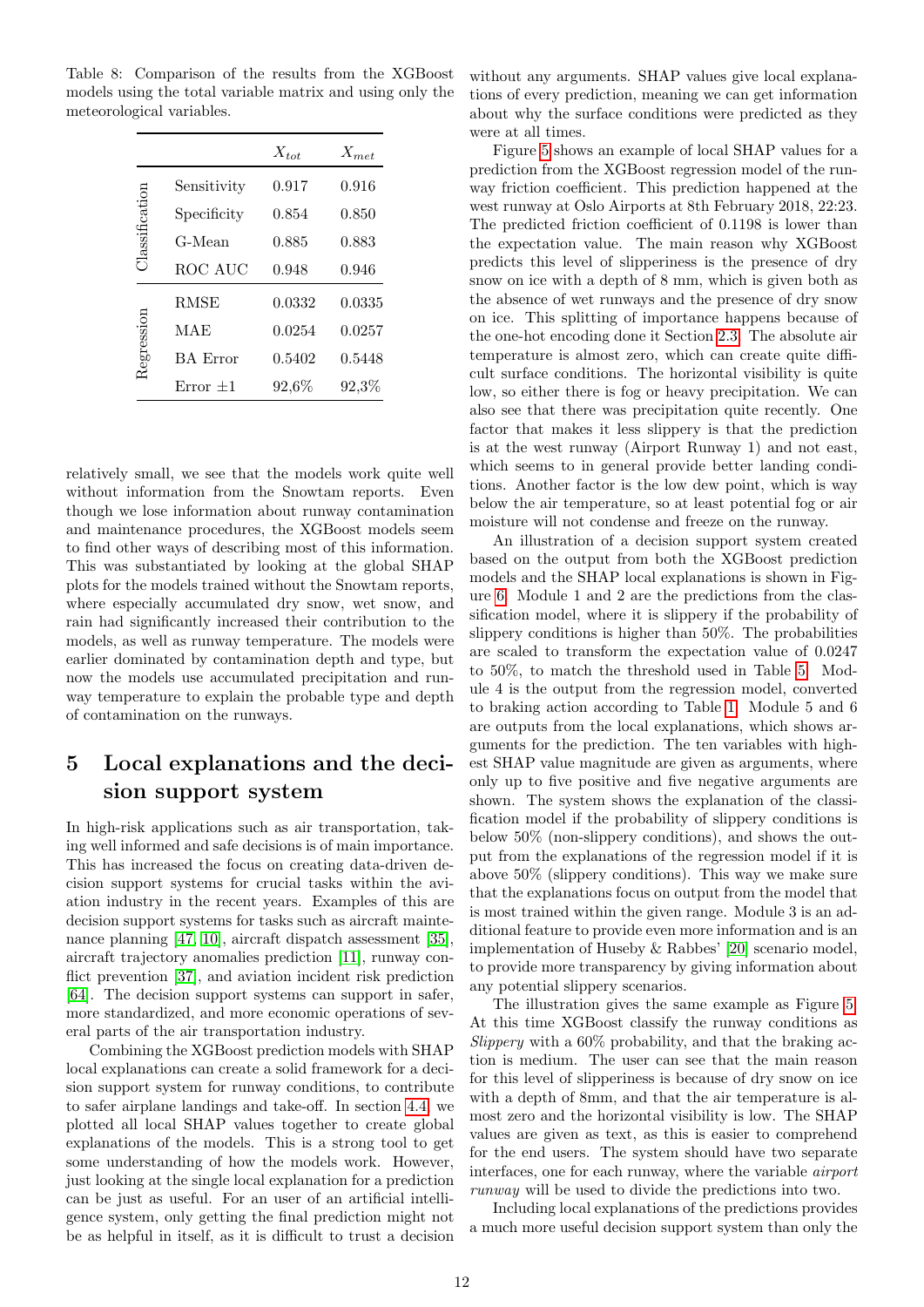<span id="page-12-0"></span>

Figure 5: Example of local SHAP values for a prediction of runway surface friction at Oslo Airport, where only the ten variables with largest absolute SHAP value are displayed. The values of the blue variables lower the predicted friction coefficient, while the red increase it.

prediction on its own, especially in critical systems as risk management, where trust is a crucial issue [\[30\]](#page-14-26). When using the decision support system in Figure [6,](#page-13-10) the airport operators not only trust the system's decision seeing its decision basis, they can also check that the sensors and models work properly, and they can know what maintenance procedures to carry out to make it less slippery. The pilots can also be given information about what makes the landing conditions difficult and take this into consideration when planning a landing strategy.

There are some considerations to take into account when working with explainable artificial intelligence. One important point is multicollinearity between explanatory variables, which is a highly discussed problem in most model interpreting methods, as many of them assume independence between the variables [\[1,](#page-13-11) [15,](#page-14-27) [43,](#page-15-23) [62\]](#page-15-24). Both XGBoost and interventional SHAP values are robust to multicollinearity and including a lot of related variables should not affect their performance [\[28,](#page-14-15) [50,](#page-15-12) [8\]](#page-13-7). One thing to bear in mind is that the interventional approach to SHAP is faithful to the prediction model, giving explanations of how the model works, not how the explanatory variables are connected to the response. One strength of XGBoost compared to other tree ensemble methods such as Random Forest, is that XGBoost in a much higher manner splits only on the most important variable in a group of highly correlated variables, not alternating between them. This means that variables which are highly correlated with the most relevant variables might get a low importance, even though they could be highly related to the response. Since interventional SHAP are faithful to the model, the SHAP values in Figure [3,](#page-10-0) [4,](#page-10-1) [5](#page-12-0) and [6](#page-13-10) must be considered to explain how the XGBoost models work, not how the explanatory variables are related to the response.

## 6 Conclusions and future work

This paper presents a machine learning framework for providing real-time decision support for the assessment of airport runway conditions. This decision support system addresses the real-world problem within the aviation industry of efficiency and safety, which follows from the expected increased demand of air transportation.

The developed decision support system uses XGBoost to predict airport runway conditions, where the prediction models consist of a classification model to predict slippery conditions and a regression model to predict the level of slipperiness. The models are trained using weather data and runway reports and predict the runway conditions represented by the friction coefficient estimated using sensor data from landing aircrafts. The performance of the XG-Boost models are compared to the state-of-the-art runway model and scenario model, as well as reported runway assessments from airport inspectors.

The XGBoost models achieve a high performance and outperform all the previous methods. This shows the strong abilities of machine learning to find and use patterns to model complex, physical phenomena when domain knowledge is included through the extraction of explanatory variables. An increased accuracy in the prediction of runway assessment can aid airport operators and pilots in making more appropriate decisions, which can contribute to avoiding accidents and lead to safer airplane landings.

The prediction models are combined with SHAP approximations to create interpretable models which can provide even more useful information. Combining the SHAP values with the prediction models provides a high accuracy and trustworthy decision support system, which presents arguments for the predicted slipperiness of the runway instead of only the prediction. In addition to contributing to safer and more economic operations of airport runways, providing trustworthy information about runway conditions can also contribute to lower fuel usage and less use of chemicals. If the runway conditions are known to be good, the pilots can use less fuel on thrust reverse, and the operators can use less anti-icing and de-icing chemicals on the runway.

Future work will be to expand the prediction system into a forecasting system to predict the runway conditions some hours into the future, by using time series and weather forecasts. This could help the airport operators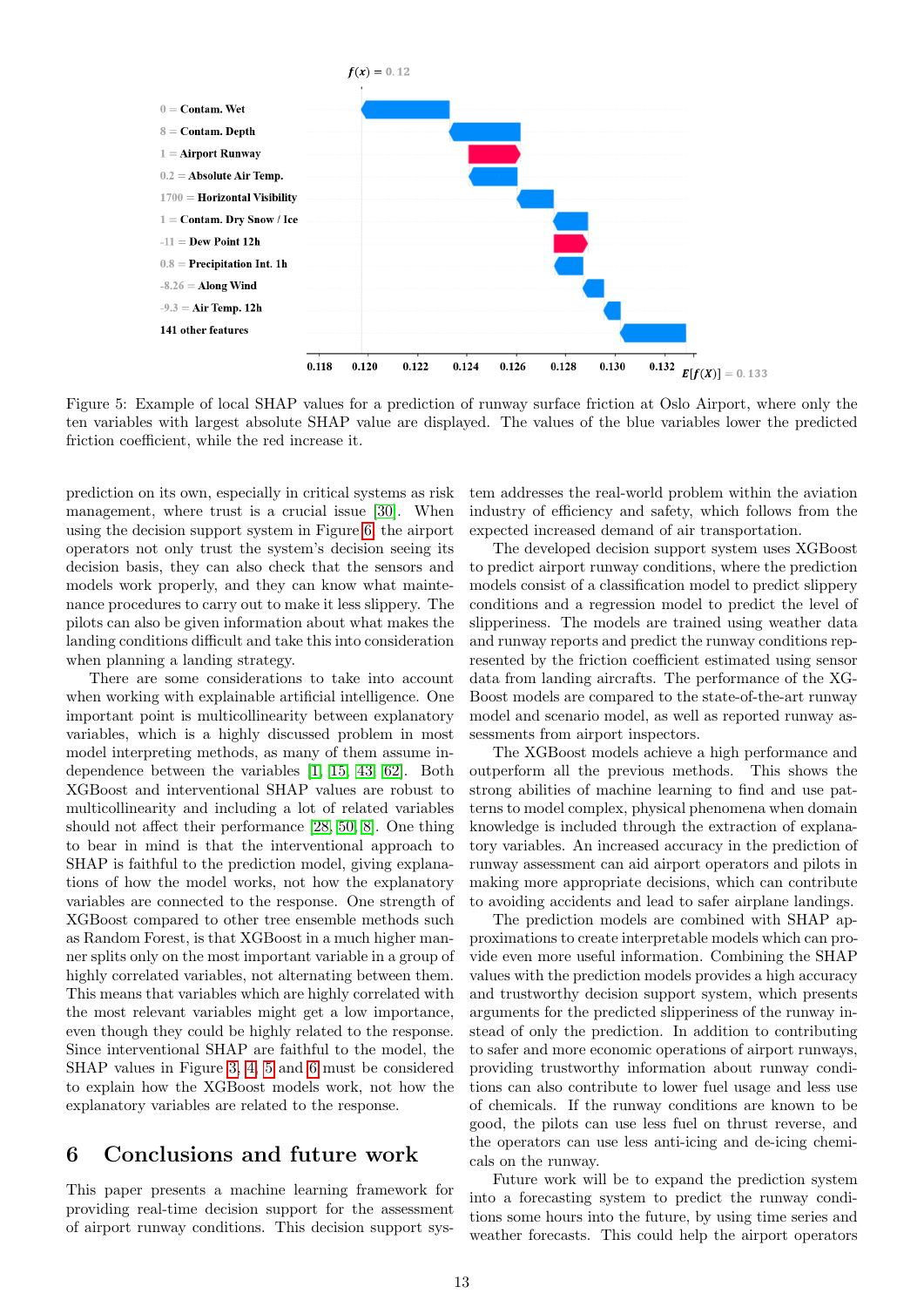<span id="page-13-10"></span>

Figure 6: An illustration of a decision support system for airport runway conditions using the output from our models. Module 1 and 2 are the output from the classification model, module 3 is the output from the scenario model, model 4 is the output from the regression model, and module 5 and 6 are the output from the local explanations.

to plan and execute necessary runway maintenance procedures, and in the logistic of airplane landings and take-off. We are also going to work with methods involving censored data from survival analysis to take advantage of the measurements of minimum available friction from the aircraft landings that are not friction limited. To extend the system to other airports than Oslo Airport, it could be of interest to work with transfer learning methods, instead of training completely separate models for all airports.

### Acknowledgement

The authors are grateful to Avinor for making the flight data and runway data available for this research project. We also want to thank Boeing for invaluable help regarding the use of flight data.

## References

- <span id="page-13-11"></span>[1] Aas, K., Jullum, M., Løland, A., 2021. Explaining individual predictions when features are dependent: More accurate approximations to shapley values. Artificial Intelligence 298, 103502.
- <span id="page-13-5"></span>[2] Adadi, A., Berrada, M., 2018. Peeking inside the black-box: A survey on explainable artificial intelligence (xai). IEEE Access 6, 52138–52160.
- <span id="page-13-4"></span>[3] Adland, R., Jia, H., Lode, T., Skontorp, J., 2021. The value of meteorological data in marine risk assessment. Reliability Engineering & System Safety 209, 107480.
- <span id="page-13-2"></span>[4] Alonso, J., López, J., Pavón, I., Recuero, M., Asensio, C., Arcas, G., Bravo, A., 2014. On-board wet road surface identification using tyre/road noise and

support vector machines. Applied Acoustics 76, 407– 415.

- <span id="page-13-0"></span>[5] Anupam, K., Kumar, S.S., Kasbergen, C., Scarpas, A., Kane, M., 2017. Finite element framework for the computation of runway friction of aircraft tires. Transportation Research Record 2641, 126–138.
- <span id="page-13-6"></span>[6] Bach, S., Binder, A., Montavon, G., Klauschen, F., Müller, K.R., Samek, W., 2015. On pixel-wise explanations for non-linear classifier decisions by layer-wise relevance propagation. PLOS ONE 10, 1–46.
- <span id="page-13-1"></span>[7] Cerezo, V., Gerthoffert, J., Bouteldja, M., Do, M.T., 2016. Modelling-based approach to relate ground friction measurements to aircraft braking performance. Journal of Aircraft .
- <span id="page-13-7"></span>[8] Chen, H., Janizek, J., Lundberg, S., Lee, S.I., 2020. True to the model or true to the data? arXiv .
- <span id="page-13-3"></span>[9] Chen, T., Guestrin, C., 2016. Xgboost: A scalable tree boosting system, in: Proceedings of the 22nd ACM SIGKDD International Conference on Knowledge Discovery and Data Mining, Association for Computing Machinery, New York, NY, USA. p. 785–794.
- <span id="page-13-8"></span>[10] Deng, Q., Santos, B.F., Verhagen, W.J., 2021. A novel decision support system for optimizing aircraft maintenance check schedule and task allocation. Decision Support Systems 146, 113545.
- <span id="page-13-9"></span>[11] Di Ciccio, C., van der Aa, H., Cabanillas, C., Mendling, J., Prescher, J., 2016. Detecting flight trajectory anomalies and predicting diversions in freight transportation. Decision Support Systems 88, 1–17.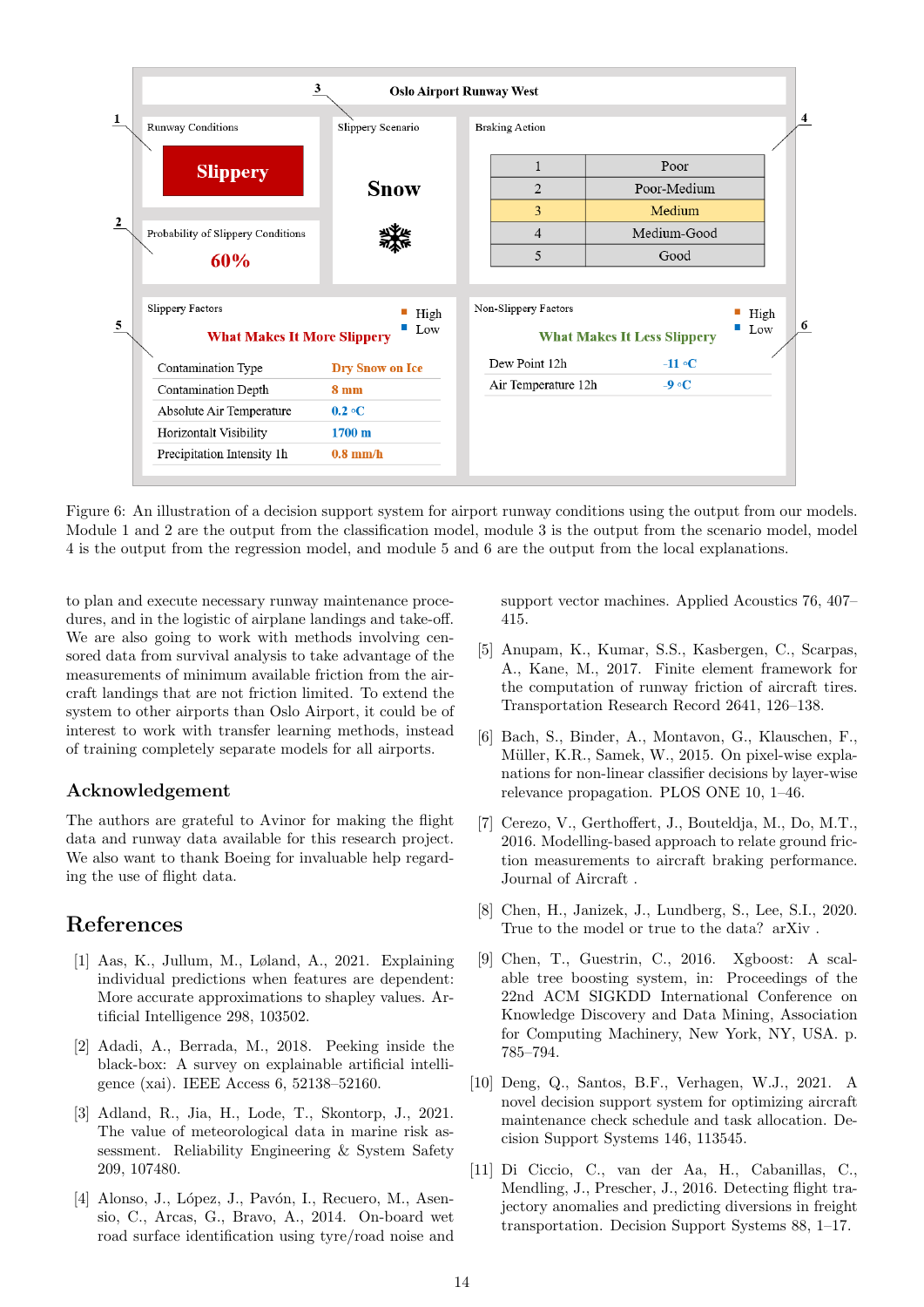- <span id="page-14-8"></span>[12] Erdogan, G., Alexander, L., Rajamani, R., 2011. Estimation of tire-road friction coefficient using a novel wireless piezoelectric tire sensor. IEEE Sensors Journal 11, 267–279.
- <span id="page-14-2"></span>[13] Foundation, F.S., . Aviation safety network. URL: <https://aviation-safety.net/>.
- <span id="page-14-19"></span>[14] Friedman, J.H., 2001. Greedy function approximation: A gradient boosting machine. The Annals of Statistics 29, 1189 – 1232.
- <span id="page-14-27"></span>[15] Ghosh, J., Ghattas, A.E., 2015. Bayesian variable selection under collinearity. The American Statistician 69, 165–173.
- <span id="page-14-0"></span>[16] Giesman, P., 2005. Wet runways, physics, certification, application. Boeing Performance and Flight Operations Engineering Conference .
- <span id="page-14-3"></span>[17] Gössling, S., Humpe, A., 2020. The global scale, distribution and growth of aviation: Implications for climate change. Global Environmental Change 65, 102194.
- <span id="page-14-21"></span>[18] He, J., Hao, Y., Wang, X., 2021. An interpretable aid decision-making model for flag state control ship detention based on smote and xgboost. Journal of Marine Science and Engineering 9.
- <span id="page-14-9"></span>[19] Holzmann, F., Bellino, M., Siegwart, R., Bubb, H., 2006. Predictive estimation of the road-tire friction coefficient, in: 2006 IEEE Conference on Computer Aided Control System Design, 2006 IEEE International Conference on Control Applications, 2006 IEEE International Symposium on Intelligent Control, pp. 885–890.
- <span id="page-14-17"></span>[20] Huseby, A.B., Rabbe, M., 2012. A scenario based model for assessing runway conditions using weather data, in: PSAM, ESREL (Eds.), 11th International Probabilistic Safety Assessment and Management Conference and the Annual European Safety and Reliability Conference, Curran Associates, Inc. pp. 5092–5101.
- <span id="page-14-18"></span>[21] Huseby, A.B., Rabbe, M., 2018. Optimizing warnings for slippery runways based on weather data, in: Safety and Reliability Safe Societies in a Changing World. Proc. ESREL 2018.
- <span id="page-14-23"></span>[22] Janzing, D., Minorics, L., Bloebaum, P., 2020. Feature relevance quantification in explainable ai: A causal problem, in: Chiappa, S., Calandra, R. (Eds.), Proceedings of the Twenty Third International Conference on Artificial Intelligence and Statistics, PMLR. pp. 2907–2916.
- <span id="page-14-10"></span>[23] Jiao, Z., Sun, D., Shang, Y., Liu, X., Wu, S., 2019. A high efficiency aircraft anti-skid brake control with runway identification. Aerospace Science and Technology 91, 82–95.
- <span id="page-14-11"></span>[24] Jiao, Z., Wang, Z., Sun, D., Liu, X., Shang, Y., Wu, S., 2021. A novel aircraft anti-skid brake control method based on runway maximum friction tracking algorithm. Aerospace Science and Technology 110, 106482.
- <span id="page-14-22"></span>[25] Jin, M., Shi, W., Yuen, K.F., Xiao, Y., Li, K.X., 2019. Oil tanker risks on the marine environment: An empirical study and policy implications. Marine Policy 108, 103655.
- <span id="page-14-5"></span>[26] Joshi, K., Jeon, S., Kwon, H.J., Tighe, S., 2015. Braking availability tester for realistic assessment of aircraft landing distance on winter runways. Journal of Aerospace Engineering 28.
- <span id="page-14-14"></span>[27] Juga, I., Nurmi, P., Hippi, M., 2013. Statistical modelling of wintertime road surface friction. Meteorological Applications 20, 318–329.
- <span id="page-14-15"></span>[28] Kangas, M., Heikinheimo, M., Hippi, M., 2015. Roadsurf: A modelling system for predicting road weather and road surface conditions. Meteorological Applications 22, 544–553.
- <span id="page-14-6"></span>[29] Khaleghian, M., Emami, A., Taheri, S., 2017. A technical survey on tire-road friction estimation. Friction 5.
- <span id="page-14-26"></span>[30] Kim, B., Park, J., Suh, J., 2020. Transparency and accountability in ai decision support: Explaining and visualizing convolutional neural networks for text information. Decision Support Systems 134, 113302.
- <span id="page-14-16"></span>[31] Kim, S., Lee, J., Yoon, T., 2021. Road surface conditions forecasting in rainy weather using artificial neural networks. Safety Science 140, 105302.
- <span id="page-14-13"></span>[32] Klein-Paste, A., Bugge, H.J., Huseby, A.B., 2015. A decision support model to assess the braking performance on snow and ice contaminated runways. Cold Regions Science and Technology 48.
- <span id="page-14-1"></span>[33] Klein-Paste, A., Huseby, A.B., Anderson, J.D., Giesman, P., Bugge, H.J., Langedahl, T.B., 2012. Braking performance of commercial airplanes during operation on winter contaminated runways. Cold Regions Science and Technology , 29–37.
- <span id="page-14-7"></span>[34] Kongrattanaprasert, W., Nomura, H., Kamakura, T., Ueda, K., 2009. Detection of road surface conditions using tire noise from vehicles. IEEJ Transactions on Industry Applications 129, 761–767.
- <span id="page-14-24"></span>[35] Koornneef, H., Verhagen, W., Curran, R., 2020. A decision support framework and prototype for aircraft dispatch assessment. Decision Support Systems 135, 113338.
- <span id="page-14-4"></span>[36] Kornstaedt, L., 2021. Global reporting formal, in: Webinar on the Global Reporting Format (GRF).
- <span id="page-14-25"></span>[37] Landry, S.J., Chen, X.W., Nof, S.Y., 2013. A decision support methodology for dynamic taxiway and runway conflict prevention. Decision Support Systems 55, 165–174.
- <span id="page-14-12"></span>[38] Lee, C., Hedrick, K., Yi, K., 2004. Real-time slipbased estimation of maximum tire-road friction coefficient. IEEE/ASME Transactions on Mechatronics 9, 454–458.
- <span id="page-14-20"></span>[39] Li, S., Qin, J., He, M., Paoli, R., 2020. Fast evaluation of aircraft icing severity using machine learning based on xgboost. Aerospace 7.